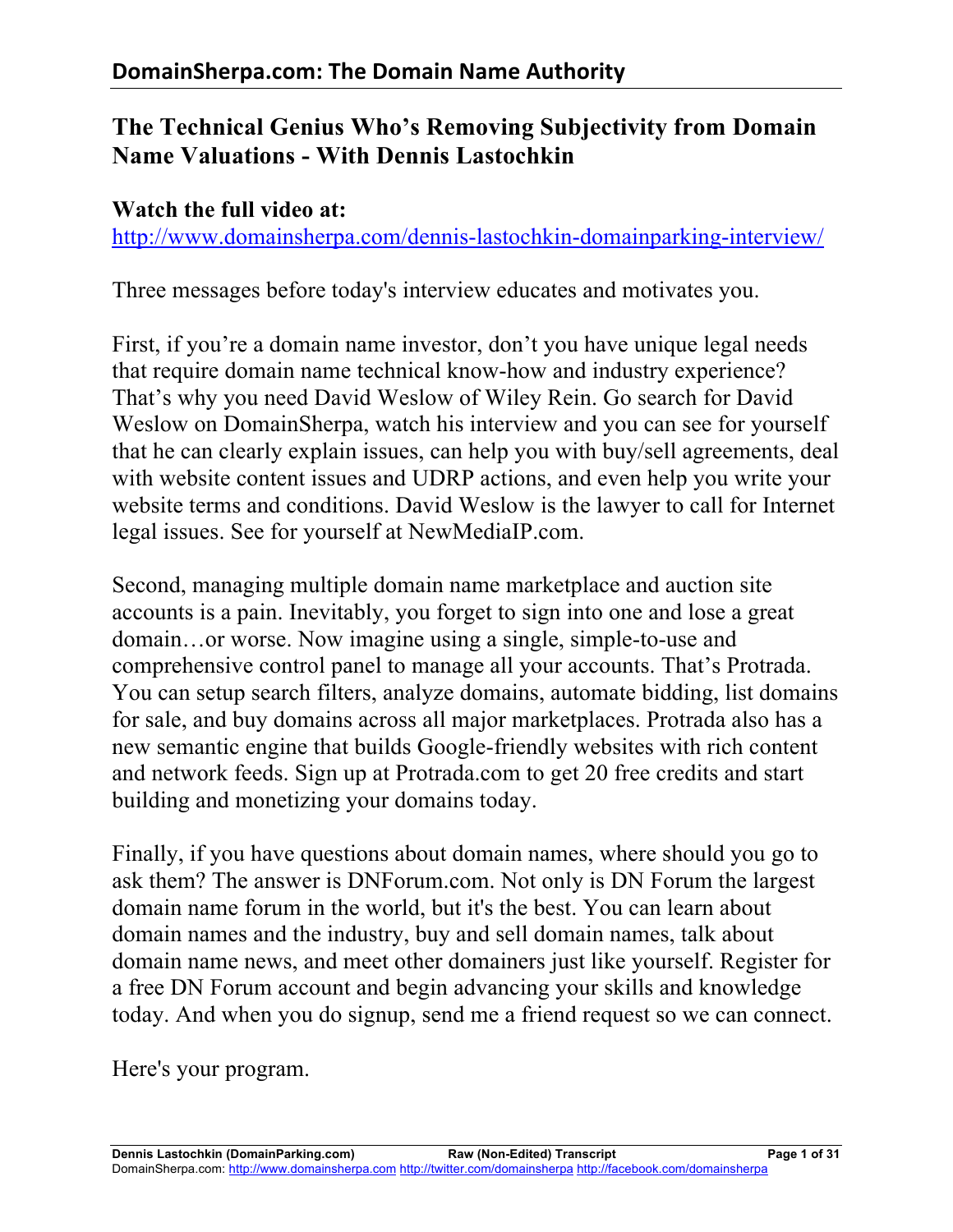Michael Cyger: Hey everyone. My name is Michael Cyger, and I'm the publisher of DomainSherpa.com - the website where you come to learn how to become a successful domain name entrepreneur directly from the experts.

Everyone knows that property valuation is difficult. Talk to three real estate agents and ask them to set a value on your house, and you'll get three completely different answers. Most likely, one of them will be much higher or lower than the other two; and also likely, there will be no overlap between the three valuations.

The same is true for domain name valuations. Ask three domain investors that you know for a valuation on a domain name that you're thinking about selling, that you're thinking about buying, and you're likely going to get three different answers. We've published an article about online valuation tools like Estibot.com and Valuate.com in the past. And in the comments, not a lot of people were happy with the result of these two tools. I've interviewed Ryan Colby in the past and he detailed fifteen factors for determining a domain name valuation.

Today, we're going to learn about a new online tool that goes beyond the other online tools and we're going to find out how it does it. Joining us to tell us more about domain name valuations and the DomainWorth.com valuation tool is the Chief Technology Officer of DomainParking.com and the Chief Architect of DomainWorth.com web app.

Dennis Lastochkin: Hey there.

Michael: Hey, Dennis. So I actually missed my intro there, Dennis. Your name is Dennis Lastochkin.

Dennis: Lastochkin. That's right.

Michael: Lastochkin. I was so close, Dennis. Dennis, welcome to the show. Thanks for joining us.

Dennis: Thank you for having me.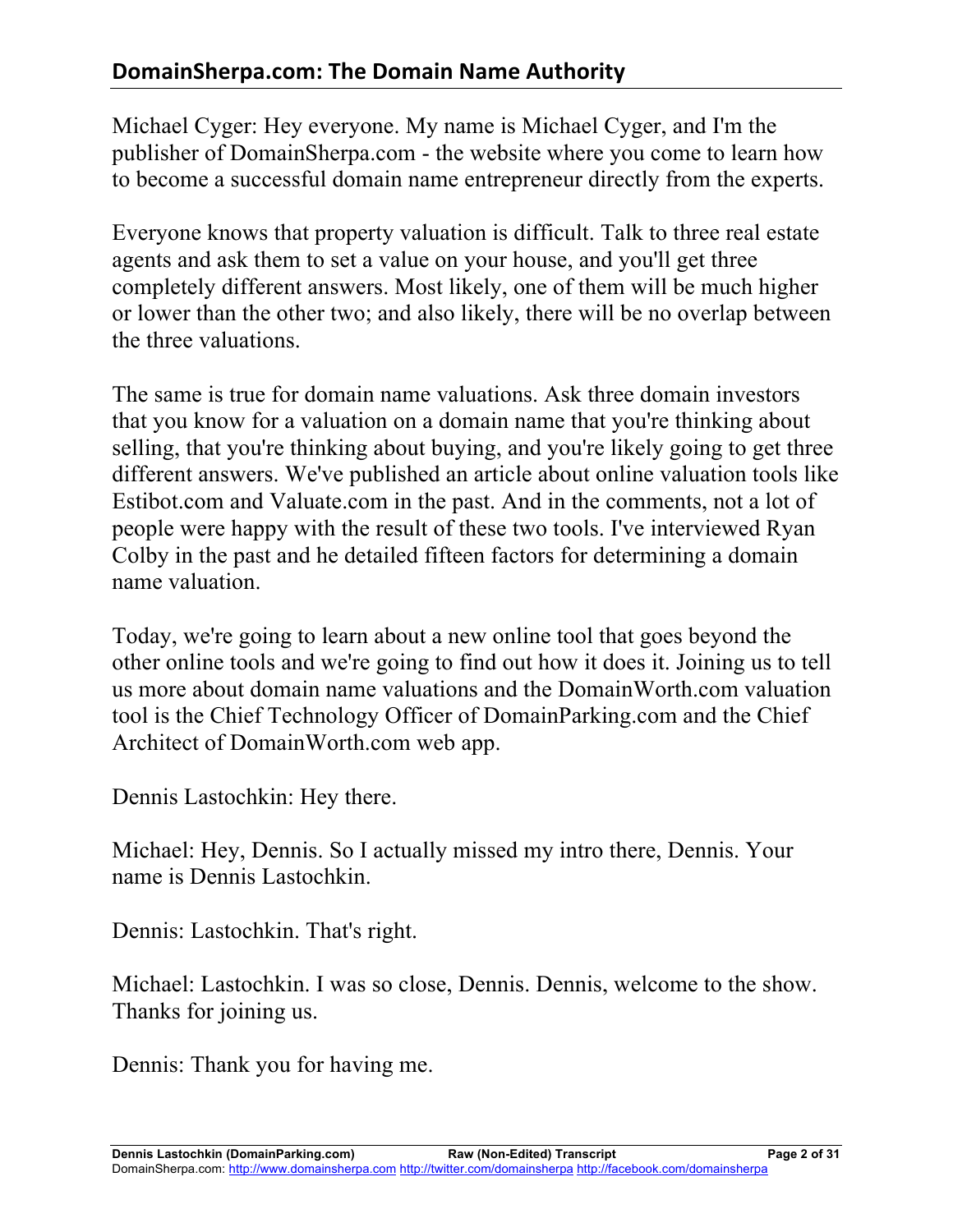## **DomainSherpa.com: The Domain Name Authority**

Michael: Dennis, a lot of people are weary of online valuation tools because they don't know if they can trust the results and they don't know what is in that black box. You put in a domain name. It spits out a value. You promoted DomainWorth.com at the Domain Fest Conference in Santa Monica in February 2012. I came to learn about it because it was actually on my table. You handed these out on the tables.

Dennis: Right. Those were the breakfast.

Michael: Yeah, the breakfast. Exactly. And I showed up. It's like a certificate and it says, 'Domain Worth'. I love the name. Like, here's the worth of this domain. And all of them were different as far as I can tell. Like this one says, 'NYEvents.com' and then it's got a little market valuation high and a price. And another one was Milligram.com. I'm not sure if these are domain names that you own, or they're just ones that you ran.

Dennis: Those were the domain names that were actually at auction. And we kind of tried to have people look at the valuations before they auction and kind of compare the auction results to what we had to say.

Michael: Alright. So you ran valuations during the Domain Fest Auction on the actual sales. How did your valuations, using DomainWorth.com, compare to the domains that actually sold and what those values were?

Dennis: Right. So, the last day of Domain Fest in February, we were actually sitting in the room and while the auction was going on, we had the computer with us and we were checking the valuations. And I can say that about ninety percent of the time, we were in thirty percent margin of error. So, we were pretty good for domain appraisal. It might not be very good for house appraisal, but very, very decent for domain appraisals. And actually some of the domain names that didn't really correspond to our appraisal, didn't sell. So it was like sitting there and seeing okay, is it going to sell? Is it not going to sell? How close is it going to get to the appraisal? And some of the appraisals we had high and the domains started really low and then we're like, 'Oh, man. What's going on here?' And then, woah, the price climbed to about our appraisal price. So it was really interesting to see. And some of the people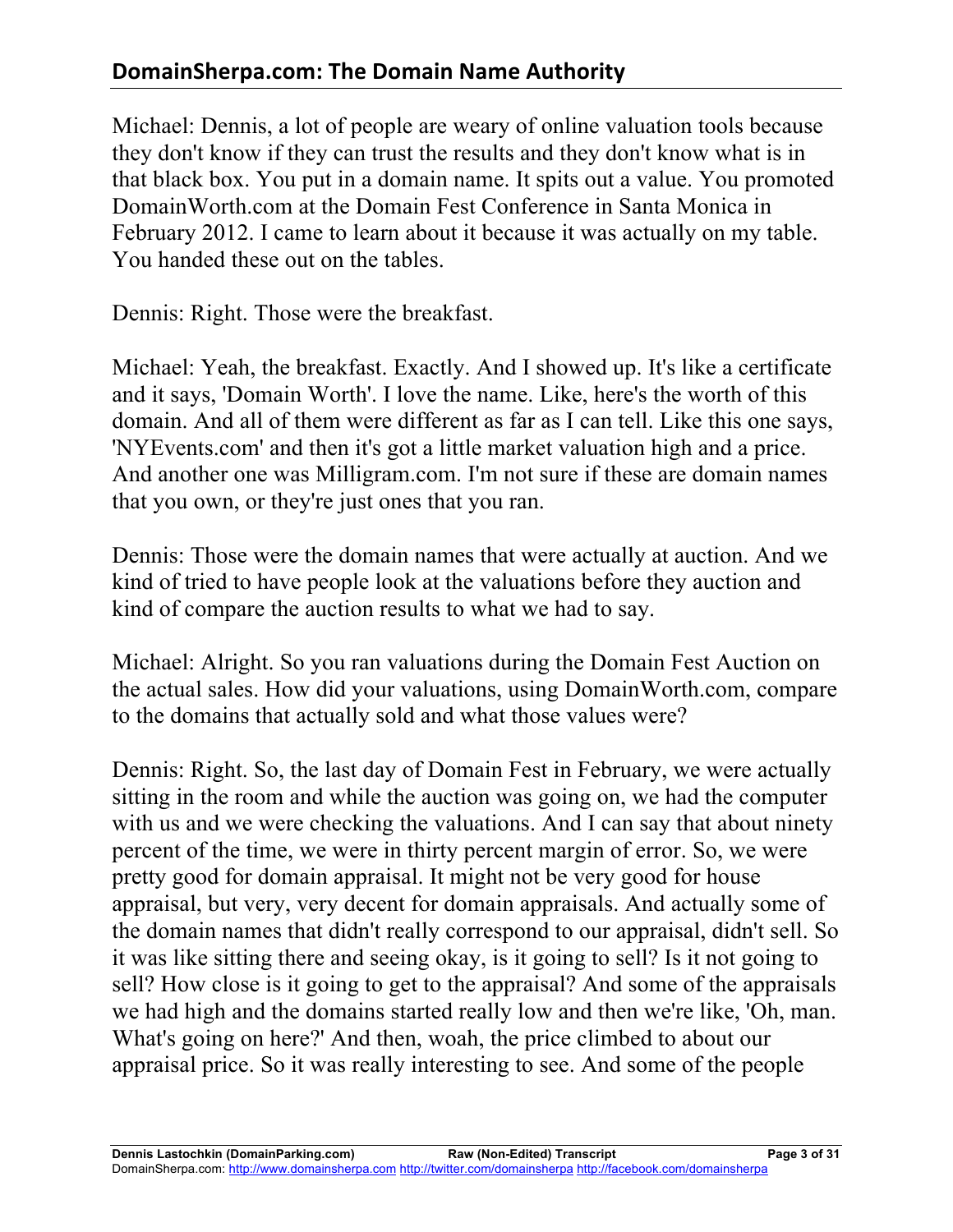liked to look over our shoulders and look at our screens and see what happens, and some of them were very impressed.

Michael: Awesome. So basically, within a thirty percent margin. So let's say that I was selling a million dollar house and I used your valuation tool if it worked for real estate. It would have a valuation between seven hundred thousand and 1.3 million if the true value, let's say, was a million dollars.

Dennis: Right. And some of them came much closer than that. I mean, we had a lot of people. We had a booth set up at Domain Fest and a lot of people came over and just tried out our service and appraise their domain names over there. And some of the people said a hundred thousand and it came up as hundred thousand and one or something like that. So sometimes it was really close.

Michael: Well, I've actually run it through some of the domain names that I've looked at, that I own, and I think it's remarkably close as well. It gives you a pretty consistent range. Not just a value, but a range. A low value and a high value. And I appreciate that. Of the real property owners that I speak to, if I talk to them about a house, I don't want to know an exact number. I generally want to know a range. I want you to look at the comps, I want you to make some comparisons to the house I'm looking at or the house I'm looking at selling, and I want to generally know what the range is. And so, I appreciate that about your system.

Dennis: Right. And some people, when they sell a domain name, it depends how motivate they are. If they want to sell a domain name tomorrow, if you want to sell a house tomorrow, you're probably going to take a cut compared to if you're willing to wait ten years. So that range is actually good. It depends on how motivated you are, so you cannot just put a number. You have to have some range depending on how motivated you are and so forth.

Michael: Awesome. So we're going to dig in and figure out how the system works and what you look at in order to come up with this valuation range. But I want to take a step back and find out a little bit more about you, Dennis. Because I'm not sure a lot of people in the industry know about your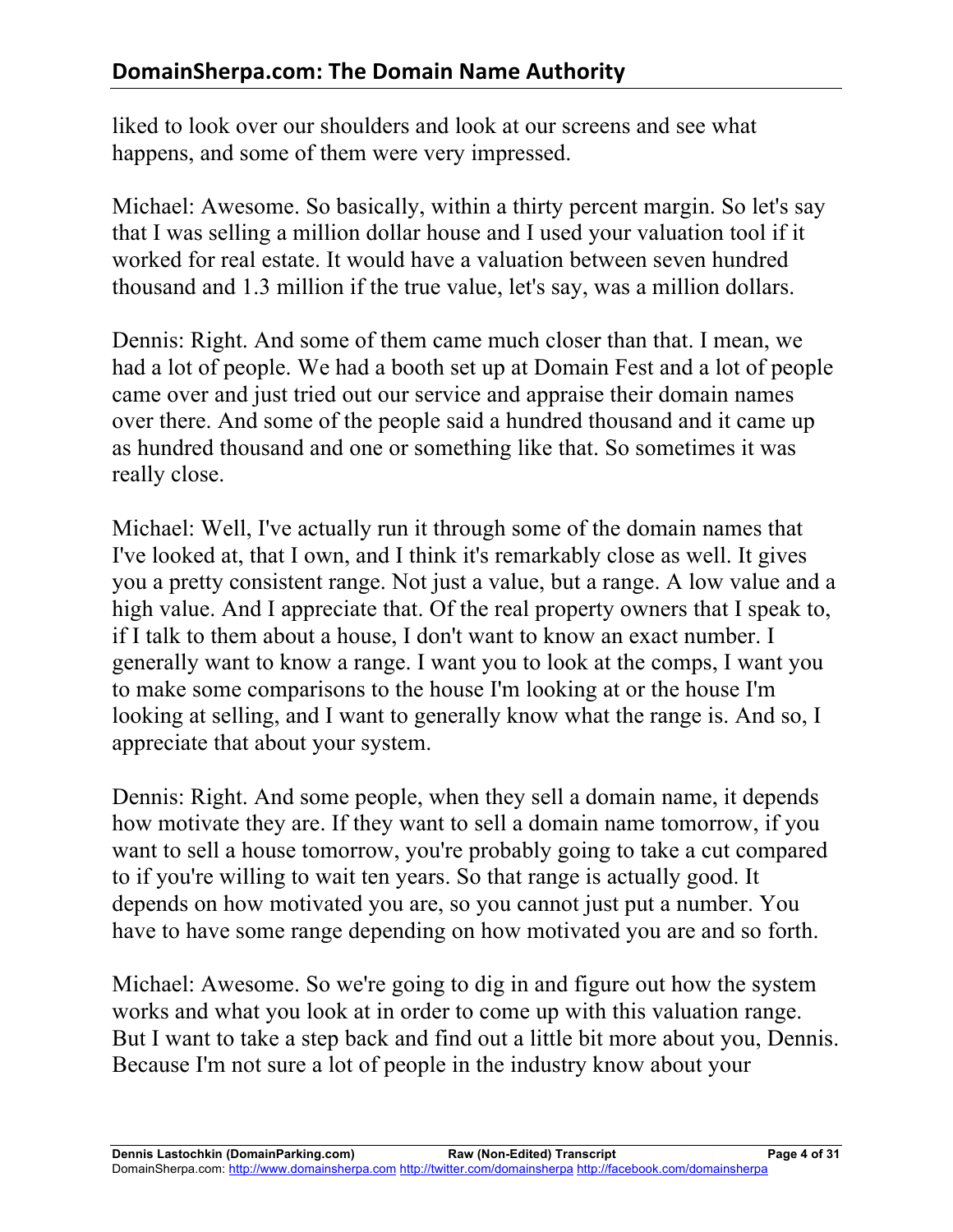background. How did you get the skills to be able to architect a system like DomainParking.com or DomainWorth.com? What's your background?

Dennis: Well, I started pretty young. When I was fourteen, I lived in Israel and I took a C++ class. When I fourteen years old, I was kind of biking to that class. At the time I didn't drive a car and you couldn't drive a car at fourteen in Israel. Ao I biked to C++ evening class in (Unclear 6:56.7), and that's how I started. And then I did some homework for my mother, and at about age sixteen, I was already writing small programs. So it was an early start. I was actually born in Moscow, Russia. So I lived in a couple countries before I came to Austin, Texas. As far as how I started with it; when I was eighteen years old, I came to Austin and I met an FM in Eagle. And I'm sure you guys know, Eagle is Mrs. Jello. And I started working for them and we started from a service called IBoogie.com. And it's still up and basically what it is, is a clustering agent. And it's useful to group snippets or paragraphs of text into meaningful erratical groups. So, let's say you have a thousand answers from a survey and you want to know more or less what those answers are talking about. You can put those into our engine and get main topics of what those answers are talking about.

Michael: Interesting. So the URL is IBoogie.com. And if I do an open ended survey, like somebody comes to Domain Sherpa and I have a little popup on the bottom that says, 'Tell us how we can get better' and it's an open ended response. And I don't want to have to go through every single response to figure out what the general trends are and count up who's saying the site needs to faster, and the site needs more technical interviews, and this, and that. I can put it into IBoogie.com and you'll semantically figure out.

Dennis: We have an API that you can use and basically you can use IBoogie.com. IBoogie.com is basically a little more different. It's for search engines. So basically it's a clustering search engine. So you have, let's say, a thousand results or a hundred results and you want to know more or less what those results from a search engine are talking about. So IBoogie.com does that for you. It takes those results - the snippets of text - and clusters them into groups so you can see immediately what the subject is, what the different aspects of the results are, and so forth.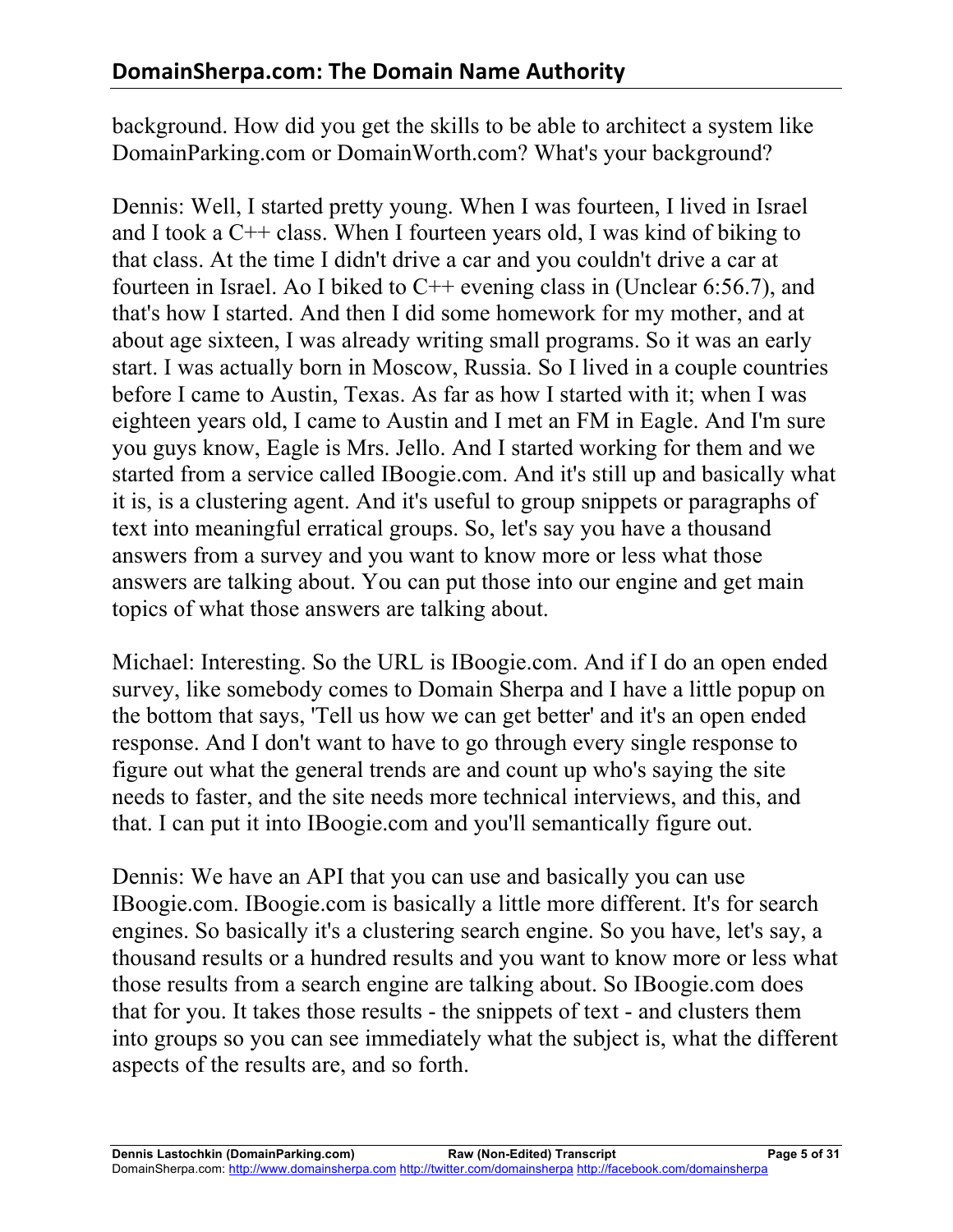### **DomainSherpa.com: The Domain Name Authority**

Michael: Very cool. So you worked on the technology for that. The public facing side is IBoogie.com, but then you probably have an API that I can connect into and buy that service or buy access to the service.

Dennis: Exactly.

Michael: Very cool. So where did you go after working on IBoogie.com? What did you move to next?

Dennis: Well, we moved to actually building a parking system. We're one of the first people that built a parking system. It was called Domain Spa. Now it's turned into DomainParking.com.

Michael: It was DomainSpa.com?

Dennis: Yeah.

Michael: And it became DomainParking.com, which is a fantastic URL.

Dennis: It's a good domain name. Yes. So, we built a parking system. And after parking system, we moved to registrar, so we have our own registrar. And after that, we moved to an image content management system and drag and drop automatic website builder. And now we've moved to an appraisal. About a year ago we started working on the appraisal and, yeah, that's where we're at right now.

Michael: Wow. So you had your hands in - you worked on - all of those different technologies?

Dennis: Yeah.

Michael: That's fantastic. Wow. The experience that you've got, Dennis. That's amazing. And at the beginning of the show I said you were the Chief Architect of DomainParking.com and DomainWorth.com. Were you also Chief Architect or were you learning more about architecture when you were working on the content creator and the registrar?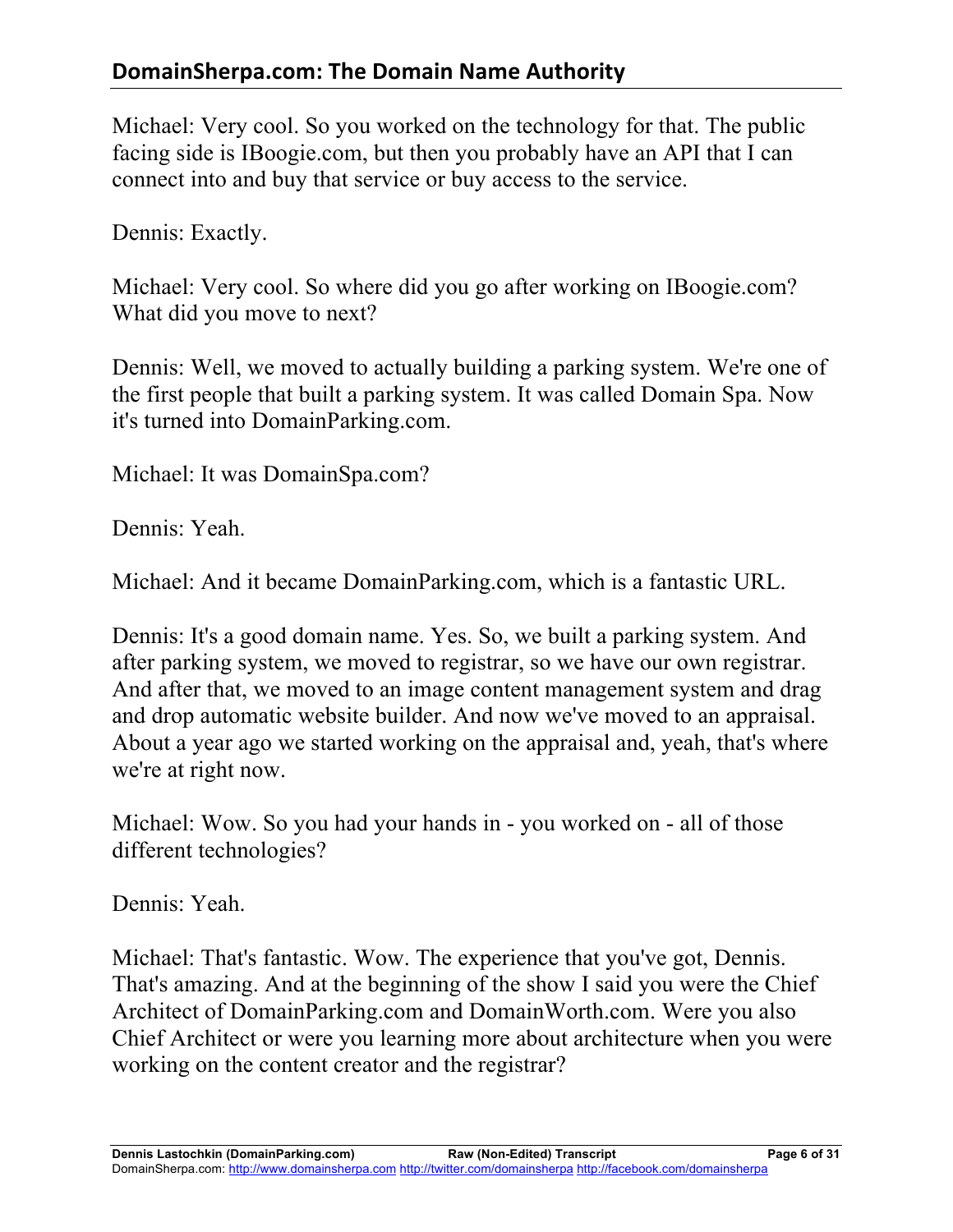Dennis: Oh, no. I was the Chief Architect to the content creating system and the registrar as well.

Michael: Wow. Alright. So a ton of background. You understand how, generally, the Internet works, how domain names are handled from cradle to grave, you understand the technology that supports all those, so no holds barred. Any type of technical questions that I have, I'm going to throw them out at you, Dennis. Because you clearly know a heck of a lot more than I do and most people watching this show. Alright. So, now that we know your background, let me ask you a little bit about how long it took to build DomainWorth.com. If I go to DomainWorth.com and I type in a few domain names, it spins some wheels sometimes and it shows that you're checking information, and then it gives me a full appraisal online - sort of like this printout that I have right here in front of me. How long did it take you from cradle to grave to build that DomainWorth.com Appraisal System?

Dennis: Well, it's a work in progress. But we started last summer. And I believe we're still just beginning, but it's definitely showing some results. So we talked about the idea last summer and we thought that there are a couple solutions online and none of them suits your needs. And the appraisals that other companies are doing - the manual appraisals - are little bit too expensive and we cannot do thousands of them. Well, we thought, 'What if we come up with a system that does it automatically? Wouldn't that be great?' And we started last summer and we launched it at Domain Fest together with the parking system. Right now it's in BETA and hopefully we get some response and continue from here.

Michael: Wow. So, Unbelievable. In six months you took it from a concept to a fully functioning product, which includes coming up with the specification around the features that you're going to have; the factors that you're going to look at; the algorithm that actually takes the factors and manipulates them sort of the Y=Fx. You've got factors that go in that produces the Y value - if people understand how inputs relate to outputs - then you get your output. But you also get this range, so you're doing some sort of sensitivity analysis. And then, it's a beautiful form factor. You spit out these nice certificates. You also create a link. So if I'm buying a domain name and I think your valuation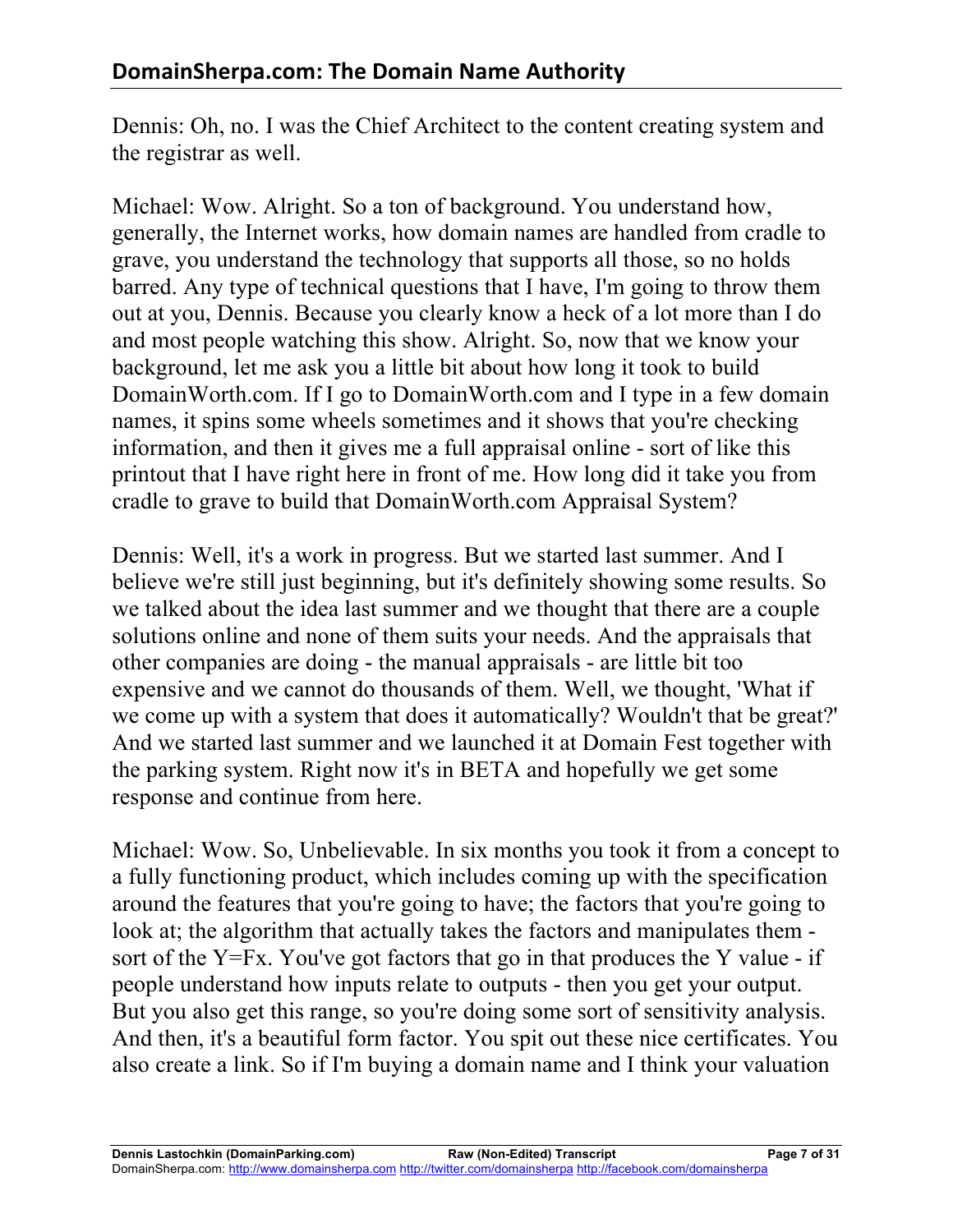is high, I can send you a link to DomainWorth.com that shows you the valuation that I've run on the domain. All of that; six months roughly.

Dennis: Yeah, about that. Maybe a little longer.

Michael: Do you have a team of like fifty programmers and designers? How do you do that?

Dennis: No. We're actually a team of two people that started working on it. Actually me and Christoph. He has a Mathematics PhD. Very smart guy. And, yeah, we started in the summer and obviously we had some background, so we didn't start from zero. We knew it wasn't going to be easy. I remember seeing your show and I think you interviewed this CEO, and he said that back in the day he actually did teases on domain valuation and he came to conclusion that these teases weren't really working properly or something to that point. And we figured, well, some people tried it before and it's definitely not easy, so how do we make sure that we come out on top and we actually have a system that's working really well?

Michael: Yeah. So, you and one other person who's a PhD in Mathematics. I can understand. You actually coded algorithms, not your associate?

Dennis: We did both. We worked with project (Unclear 15:30.2).

Michael: So you're both programmers?

Dennis: Yeah.

Michael: Okay. Who actually did the user design?

Dennis: The logos? Or the layout? Because it's really simple. There wasn't much to user design to it. I mean, right now, we're just trying to concentrate on the actual function and algorithm, so we didn't put much into design.

Michael: You're selling yourself short. It's a nice design. It's clean. It's fully functional. I understand. Did you actually do the design work - the layout of the web page?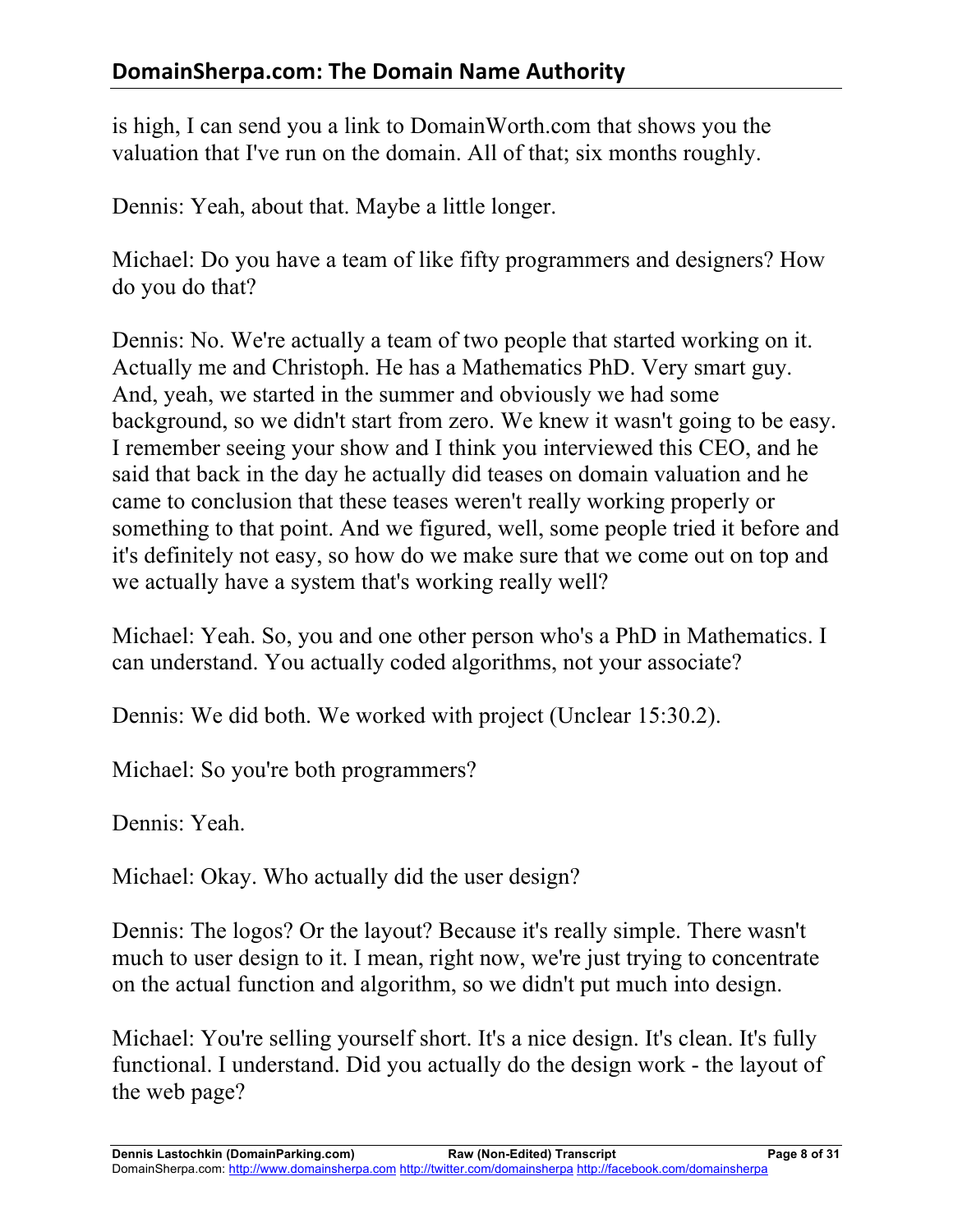Dennis: Yes, I did. We had some of the files and we obviously had a designer do some of the logos or maybe some of the little elements on the page. But, yeah, I pretty much worked on the design.

Michael: Well, that's very impressive, Dennis. I can think of a few projects that I'd like to work with you on going forward.

Dennis: Alright.

Michael: Alright. So, six months to build Domain Worth Appraisal System from concept to fully functional. I understand that things like this are always a work in progress. You might tweak the algorithm just like Google tweaks their algorithm as things change in the market. Have you built the system such that it's a learning system over time so that it gets better by itself with you actually not having to tweak factors?

Dennis: You mean like an artificial intelligence program? Well, we definitely have checks and bounds. And obviously, the more time goes on, it collects more data. It gets smarter. It gets a bigger sample of things, so it becomes more accurate. So, in that respect, yes. I mean, as time goes on, it will become more and more accurate. And I hope that whenever people start using it and they see what the domains are worth, I hope that we actually become, I guess, the domain authority. Like you are the domain authority for interviews, hopefully we become the appraisal authority for appraisals and hopefully, if not change the market, but at least people will be able to recognize us.

Michael: Definitely. Okay. So let's talk about the factors that go into your valuation range. I'm looking at the appraisal of NYEvents.com. It has a valuation of five thousand four hundred and eighty-one dollars - at least at the time when this was printed. And, as we just said, new data comes in all the time and this may change over time; just like house values change over time as well. The market low - \$4,228. The market high - \$16,304. I can see that you split the name in to words. You look at the registration day. You look at the length of the domain name. You have information about how the domain name ranks on Alexa; Mozilla.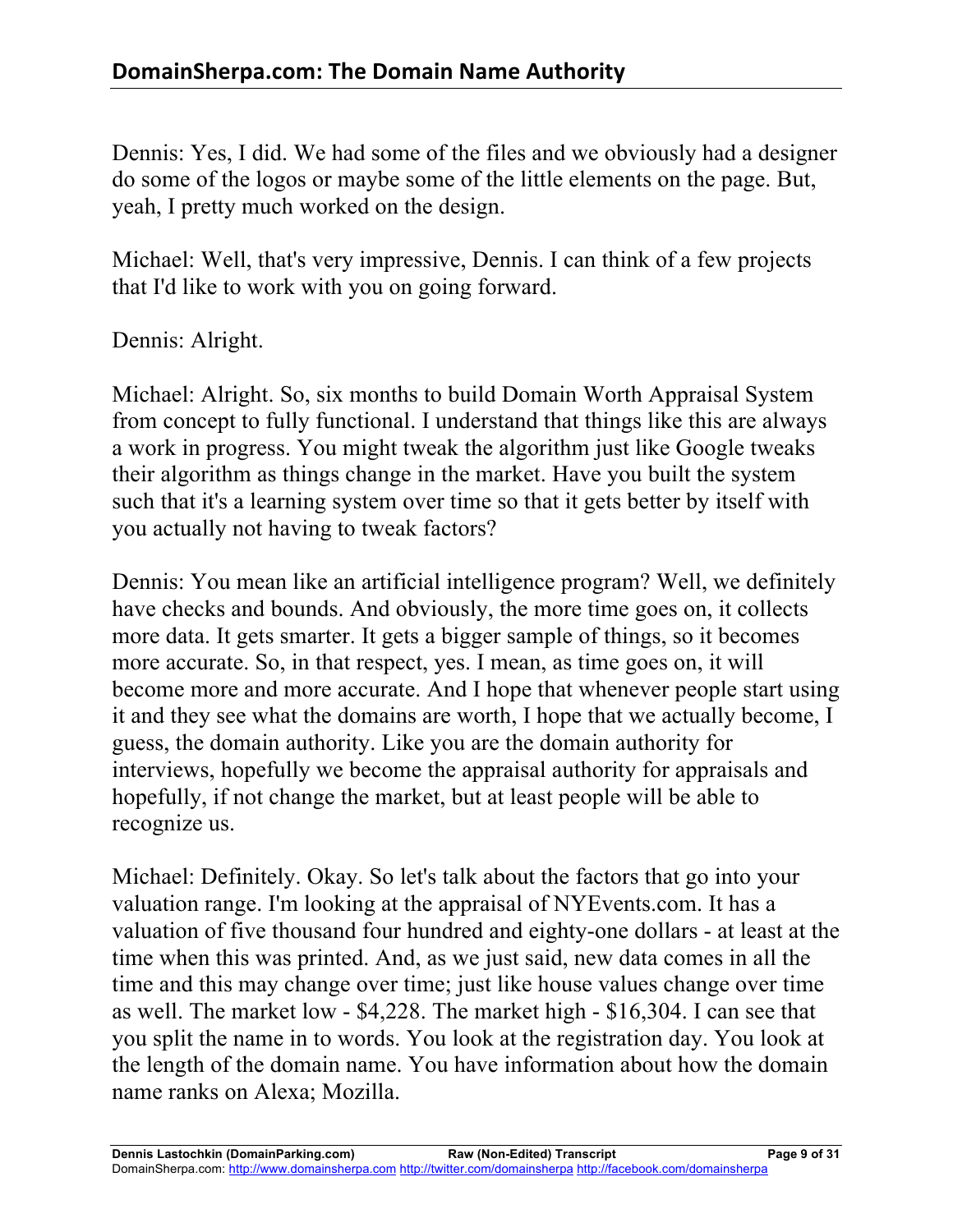Dennis: It's SEO (Unclear 18:34.5), yeah.

Michael: You look at the search engine. Searches per month. The similarity around other domains. The actual comps that you have in the system. So I'm running them through. Are there any other factors that I didn't mention, Dennis?

Dennis: Well, before, I guess, we talk about the factors, I would like to kind of back a little bit and talk about how it compares to something already existing. Like if I could compare it to a real estate appraisal. Because that's how we came up with the model and I like to explain what kind of different ideas we thought about before we build this and before we go to the factors.

Michael: Sure.

Dennis: So, when we thought about an appraisal system, we looked at what was existing. And, basically, like you said, what's existing in the market today is pretty much, you put a domain name and they give you similar factors, and they pretty much spit out a price without any kind of backing up with some data. Because obviously if you just get a price without anything to compare it to, it's hard to trust it, right?

Michael: It's a black box. You don't know whether to trust it or not.

Dennis: Yeah. So when we built the appraisal, we looked at the real world appraisals and we came down to the conclusion that a lot of people compare domain names to real estate market. Like they say the domain names are basically the real estate of the Internet. So we took the real estate as an example and I actually bought a house five years ago and I got a real estate appraisal. And when I got the piece of paper, basically it gave me the price, but it also gave me a list of properties in my area. And basically each property had certain parameters like square footage, and, I guess, location. And each parameter was adjusted to my house and basically the appraisal was based on those properties. Because you cannot compare a house in Austin to a house in New York City. It wouldn't make sense. So we thought the same way about domain names. It doesn't make sense to compare a very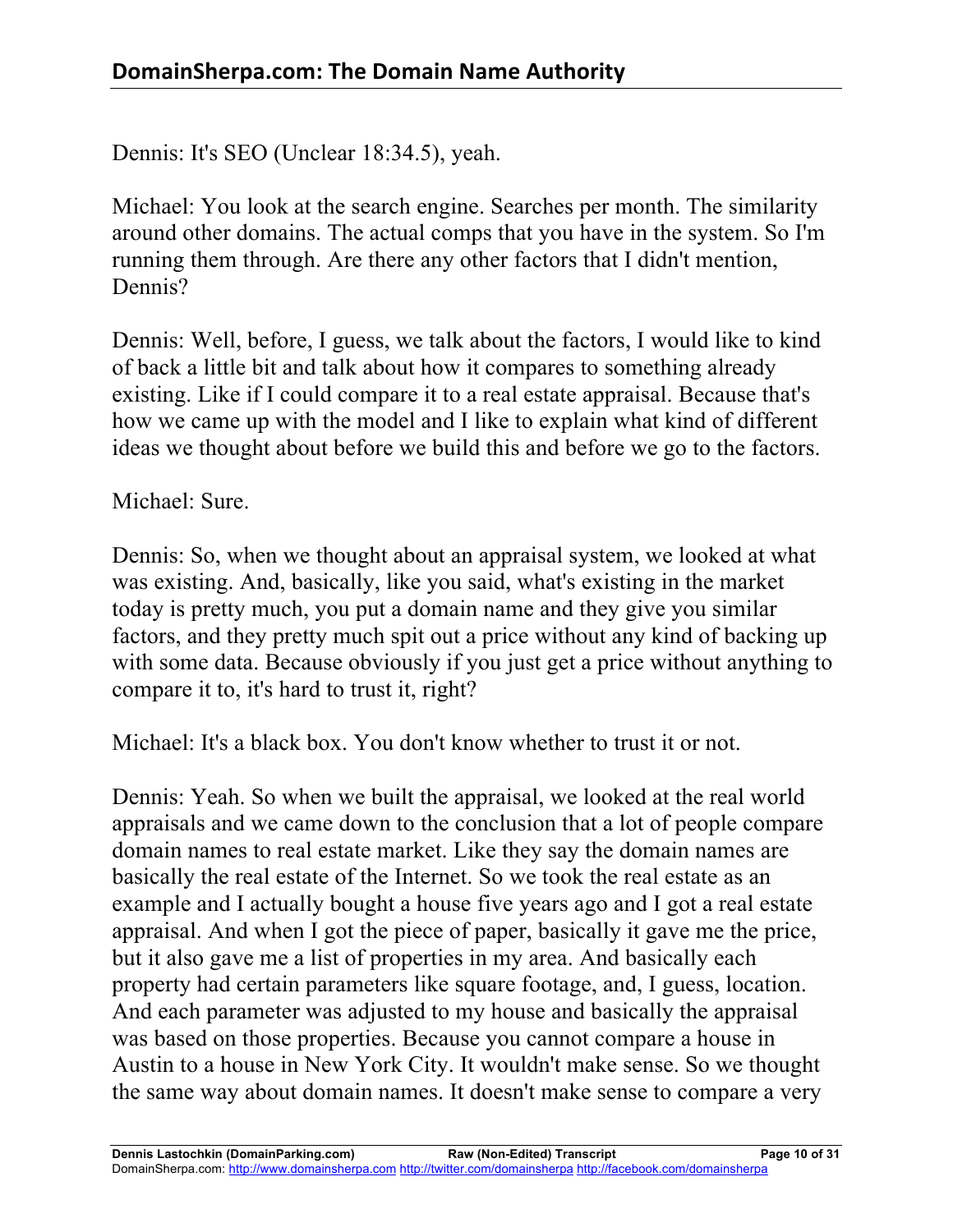short domain name or a very long domain name. Different domain names have other domain names you can compare it to. You cannot compare it to the whole market. It would be crazy to compare one domain to every other domain.

### Michael: Right.

Dennis: So, the challenge was finding analogies between the real estate and domain name appraisals. Because with real estate it's kind of obvious what the parameters are. Like location and square footage are two very big parameters in real estate. And in domain names, it's less obvious. How do you appraise a domain name? There's no real location. Everybody can access a domain from anywhere in the world. It would be different if you can only access a domain from your city, but there's access from anywhere in the world and there's definitely no location and there's no square footage. So we had to find those different parameters.

### Michael: Right.

Dennis: And then we had to think how people domain names - how people think when they buy a domain name. And, obviously, there isn't one formula for every person. It's not the same. People think of the value differently. It's like you said, at the beginning of the program, you had three people that value a domain name and they would value it differently. So we had to kind of go reverse engineering on people. See what people look at when they buy a domain name and how can we integrate it into some sort of a model. And we definitely did a lot of model building, therefore, the Mathematics PhD. We definitely had to build some of that. So that comes down to the parameters. Which parameters are important, and which are less important, and so forth? And the last thing we wanted to do was to make our platform transparent incredible. So, what that means is, when you look at our appraisal, even if we give you the price that you're not happy with or you think it's wrong, you'll be able to see it from the appraisal because we're trying to be transparent. Even if we're wrong, you'll be able to see it and notice it; and compare it other systems where it's like closed box. So, saying that, I would definitely like to explain what kind of parameters go into all that and go forward.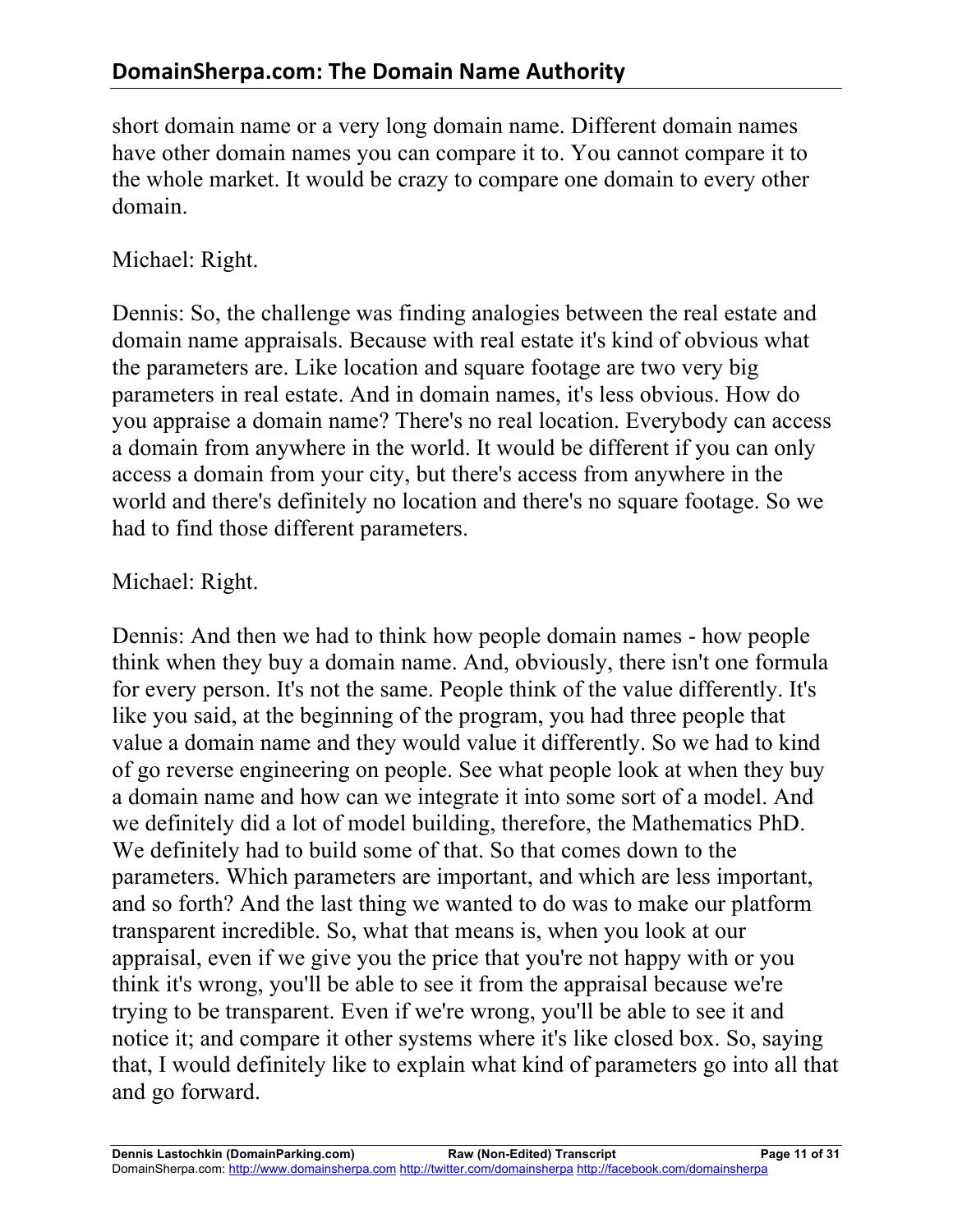Michael: Yeah. Okay. So, I went over a high level review of the paramaters. Are there other parameters that you take into account that aren't listed on a valuation that DomainWorth.com produces?

Dennis: This is something we show to the people. Obviously, if we had to show all of our parameters, we wouldn't have enough space on the page. And some of the models that basically build those parameters are in the back end and we're not going to show those. But we are showing what we base our appraisals on and hopefully people will be interested to see what those parameters mean for the domain name and how it affects the price.

Michael: Okay. So, clearly, we're not looking for the secret sauce. We're not looking for the actual formula - the model - that you use. But if somebody does a valuation, these are the parameters that you show when you produce the valuation. Those are the major parameters that you use to produce that number - the final value.

Dennis: (Unclear 25:04.4).

Michael: And from your model building, Dennis, do you notice that some of these parameters are much more important to the value than other parameters?

Dennis: Yeah, obviously. Same thing like in real estate. Obviously location. They say location, location, location. Obviously some parameters are more important than others and it actually depends on the domain names and maybe on the extensions. It changes.

Michael: Give me an example. Give me two domain names. Just make them up and give me an example of how one name would have a higher value with certain parameters and another domain name would have a higher value with other parameters.

Dennis: Well, let's say you take a very short domain name and a very long domain name.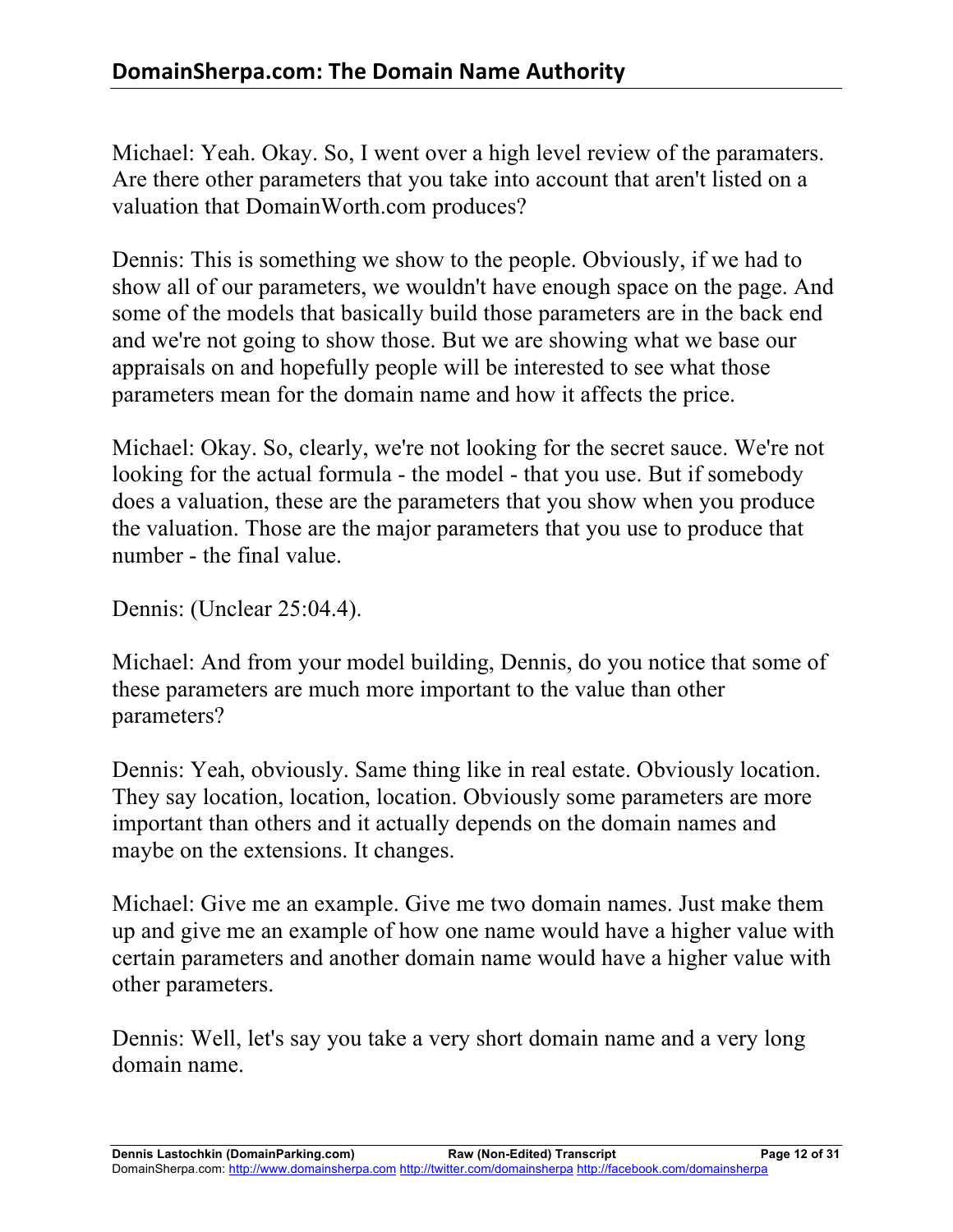#### Michael: Okay.

Dennis: For example, for a very short domain name, the number of words, for example, it's really their domain name. It doesn't matter how many words it has. I mean, there are only so many words you can make out of a two letter domain name. But, let's say, it's a four letter domain name. It's two words or one word; it doesn't really matter. But if you have a domain name that's thirty characters long and if it consists of, let's say, fifteen words or something, it's going to be a lot cheaper than if it consists of two words. Maybe they're just long words, but it takes thirty letters to spell those words. So something like that would definitely change it. The number of words would be important depending on the domain name length. Something like that.

Michael: Got it. And with a shorter domain name, like AA.com, let's say, which of course is American Airlines. You'll have similar domain names that have sold recently that are two letters that will have a much higher price than thirty character domain names that have sold recently that have probably, if any have sold recently, have a much lower comparison values.

Dennis: Right. So, obviously, domain length is one of the first, very basic, parameters and I think everybody recognizes it. The longer the domain name is, the harder it is to remember and the easier it is to misspell the domain name. And, just like a trademark, the longer the trademark is, the harder it is to remember your trademark. Same thing with domain names. People love short domain names.

Michael: Definitely. Okay. And one of the first items on here, under domain details, is best split. So, for NYEvents.com, for example, the best split was NY as one word and then Events as the second word. We talked briefly last week or a couple of weeks ago when we were setting up this interview, Dennis, and you said that that's an important factor that you really tried to nail with Domain Worth that other systems may not get entirely right.

Dennis: Right. It actually seems like a very easy task to do, right? You have a domain name and you have to figure out what are the words of that domain name.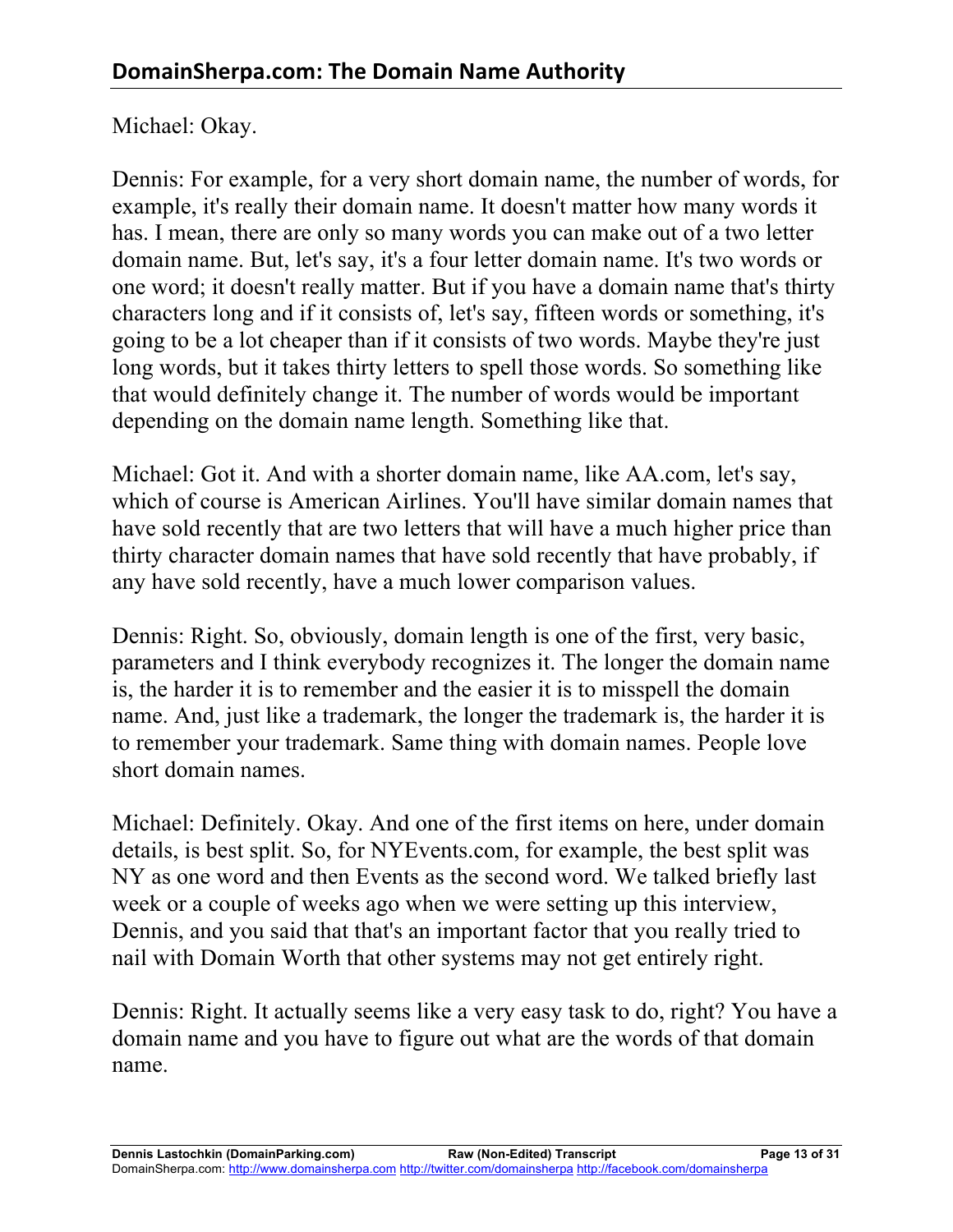### Michael: Right.

Dennis: And what does the domain name consists of. And when the person looks at it, he can do this task every easily and he can definitely recognize what the domain name is about. Although we did have some domain names that we weren't sure about. But when the computer does it, a lot of people that tried it before had a huge problem. Because like, for example, NY. NY is not a dictionary word, for example. So how do you know that NY is a word? And we definitely took a lot of time and a lot of effort to make sure that when you put a domain name, it splits it into the correct keywords and ninety-nine percent of the time, and make sure it does it right.

Michael: So how do you do that, Dennis? Clearly, you can get a dictionary and you can include it as a table within your system, and you can do queries against that table to find out if events is a word. But how do you do NY?

Dennis: Well, I won't be able to tell you exactly how we do it. But basically, what we do have is one of the projects that I worked on, which was to crawl the Internet. And we have a search engine also on our backend. And since we have the whole Internet at hand, we can definitely know what we're dealing with. So, we're not just dealing with the English dictionary. We're also dealing with misspells. If somebody misspells a word, we also want to know if that's a word versus just like a regular dictionary.

Michael: What I found interesting also is, I run an separate publishing company other than Domain Sherpa and I was looking at a domain name recently for a tool that's actually a Japanese word. Because a lot of Lean and Six Sigma manufacturing and services are based on a lot of the great work that Toyota Production System has done post WWII; when we went out there and taught the Japanese some of the quality procedures and then they took it to the next level, and Toyota did a fantastic job. And there's a lot of Japanese words that they use to describe the way that operations should run. So I'm talking to a gentleman about this domain name and Estibot gave the domain name - a two word domain name - a five dollar valuation. GoDaddy gave it a valuation between eighty dollars and three hundred and twenty dollars. And Domain Worth gave it a valuation of twelve hundred and sixty-seven dollars, which has a valuation range between a thousand thirty-nine and two thousand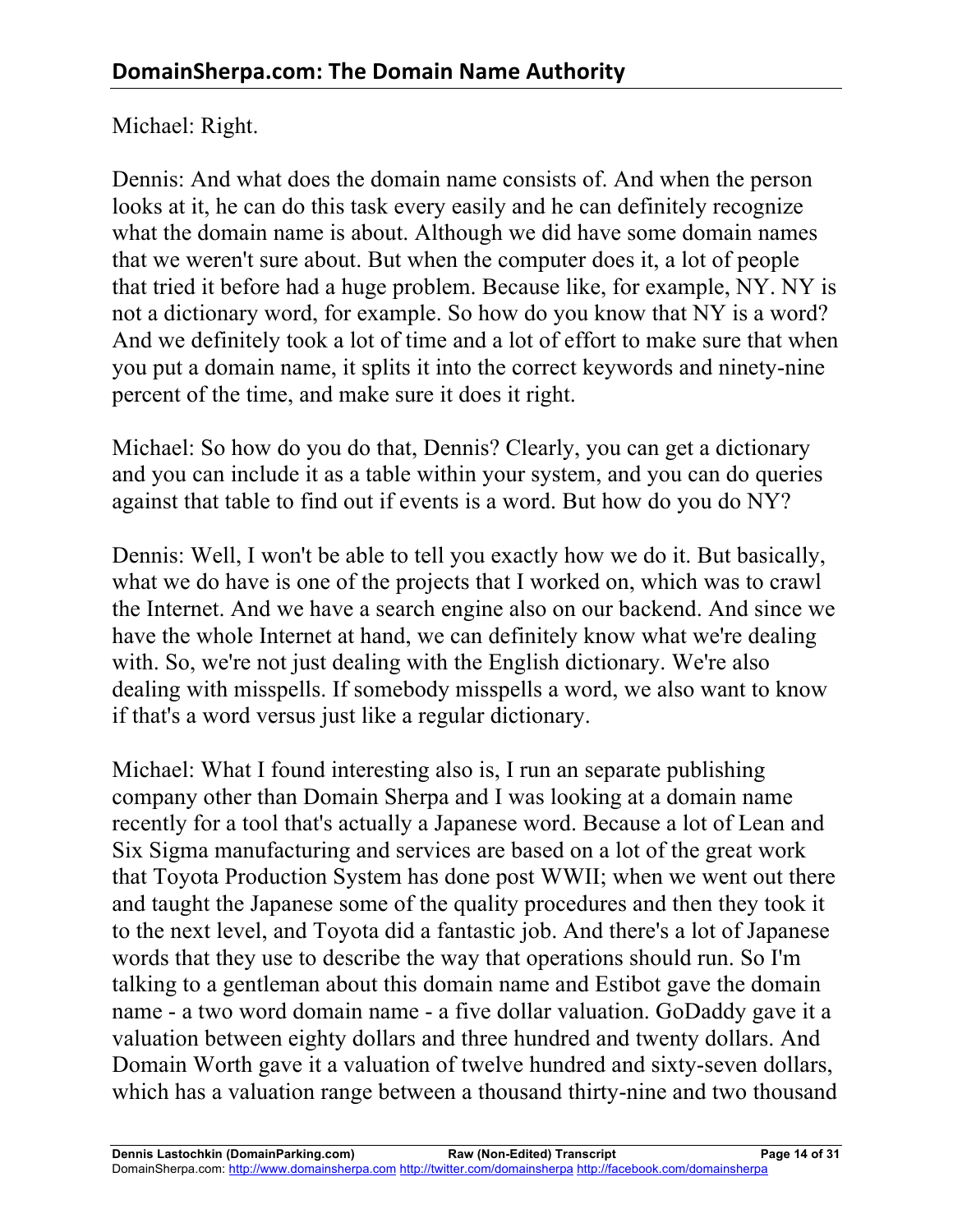three hundred and thirty-six. And I think, clearly, the Estibot valuation is just off. But I think that your valuation, including the range, is right on the money for that type of domain name. I think GoDaddy was a little bit lower. And I think the big issue was that it was a Japanese word that a lot of these systems don't understand. But for some reason your system did understand it.

Dennis: Right. And like I said, we definitely have the background to do something like that. When we worked on our previous project, we built a search engine. And so, we can leverage that and obviously we have a search engine that covers Japanese words. And obviously all domain names are ascii characters in English, but because we have a search engine, we can definitely split and find the correct way to look at those domain names.

### Michael: Yeah.

Dennis: And another thing that's very important, like you said, Japanese. It's very important when you look at domain names, not only the lengths, but also you want to look at extension. Obviously different extensions are going to sell for different prices. Like .COM is probably the most expensive extension. And maybe you have a .NET extension, which, depending on how you look at it, sometimes can be five or six times cheaper. And it's important where the traffic is coming from. So, Japan is a pretty rich country and the gross domestic product in that country is pretty high. And everybody in Japan pretty much has Internet, so we factor that into our price. If your traffic is coming from India, I mean it's good traffic, but people can spend less in India because the gross domestic product is lower in India. So it should be reflected in the domain names. Depending where the traffic is coming to that domain name, it's going to influence the price. Not just the amount of traffic, but where it's coming from. And we actually show it. I think we're the only people that show where the traffic is coming from. You have a nice little map on the appraisal and you'll be able to see where the traffic is coming from.

Michael: Yeah. And so, most people, when they think of a domain name appraisal, they're thinking that it's just the domain name and not any website that's on the domain name built out. How does your appraisal system work? Is it only for the domain names, so you're looking at traffic only related to domain name not the website and the traffic associated with the website?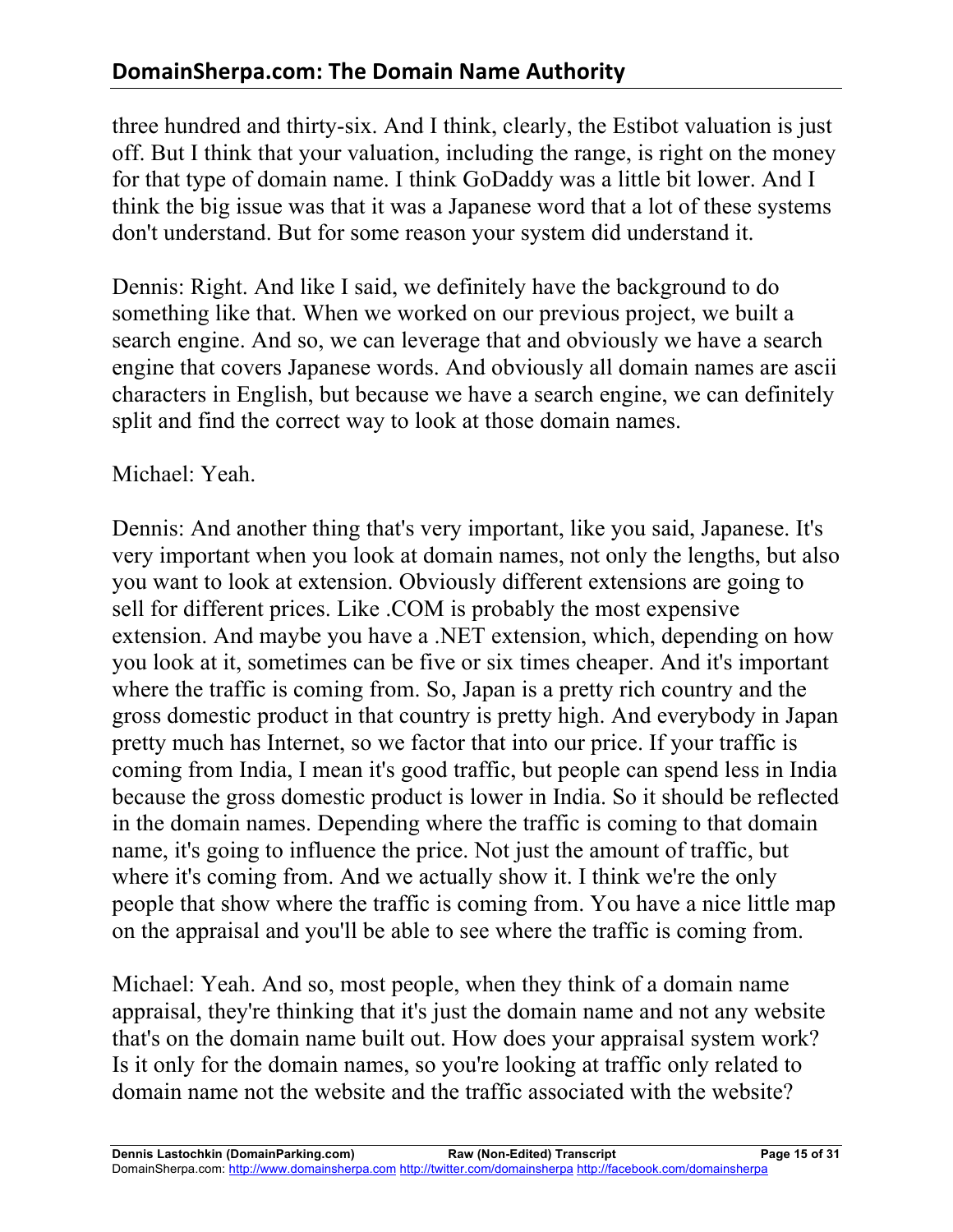Dennis: Right. I mean, when we look at a domain name, we're just trying to valuate the domain name. We're not trying to valuate the website. Because obviously, valuing a website is a whole different thing. If you want to sell your website together with the domain name, there are so many other factors that go into it. What language the website is written in, how much money it generates, how easy you can transition it, and so many other factors. And in some of the domain names, like CNN or Google, they have websites on them obviously, but nobody's going to sell you those domain names. So, for some of those domain names, it would be pointless to appraise them. Because when you're buying something like Instagram.com and it just sold for a billion dollars, the domain name is probably a very small fraction of the sale price when you're actually buying a website that's probably part of a company. And we're not trying to value companies. We're trying to value domain names.

Michael: Okay. Let's say that I have a website that's on a domain name that has a thousand people per day. Does your algorithm actually take into account those thousand people per day? Or are you only looking at the typein traffics that are going to the domain?

Dennis: No, we take it into account. When you look at a domain name, you can have traffic from different sources. You can have type-in traffic. You can have misspelled traffic, where the domain name is similar to other domain names and maybe it's in a different extension, or maybe it's missing some characters, or maybe it's another additional character, or maybe the characters are switched, or something like that. Or you can just have links to the domain name. Obviously we take all those into account when we look at the traffic ranking of the domain name.

Michael: How do you get the traffic of a domain name?

Dennis: Well, obviously, unless you park with us, we cannot really get the traffic. And even then, we're not going to show people your traffic just because of privacy issues.

Michael: Right.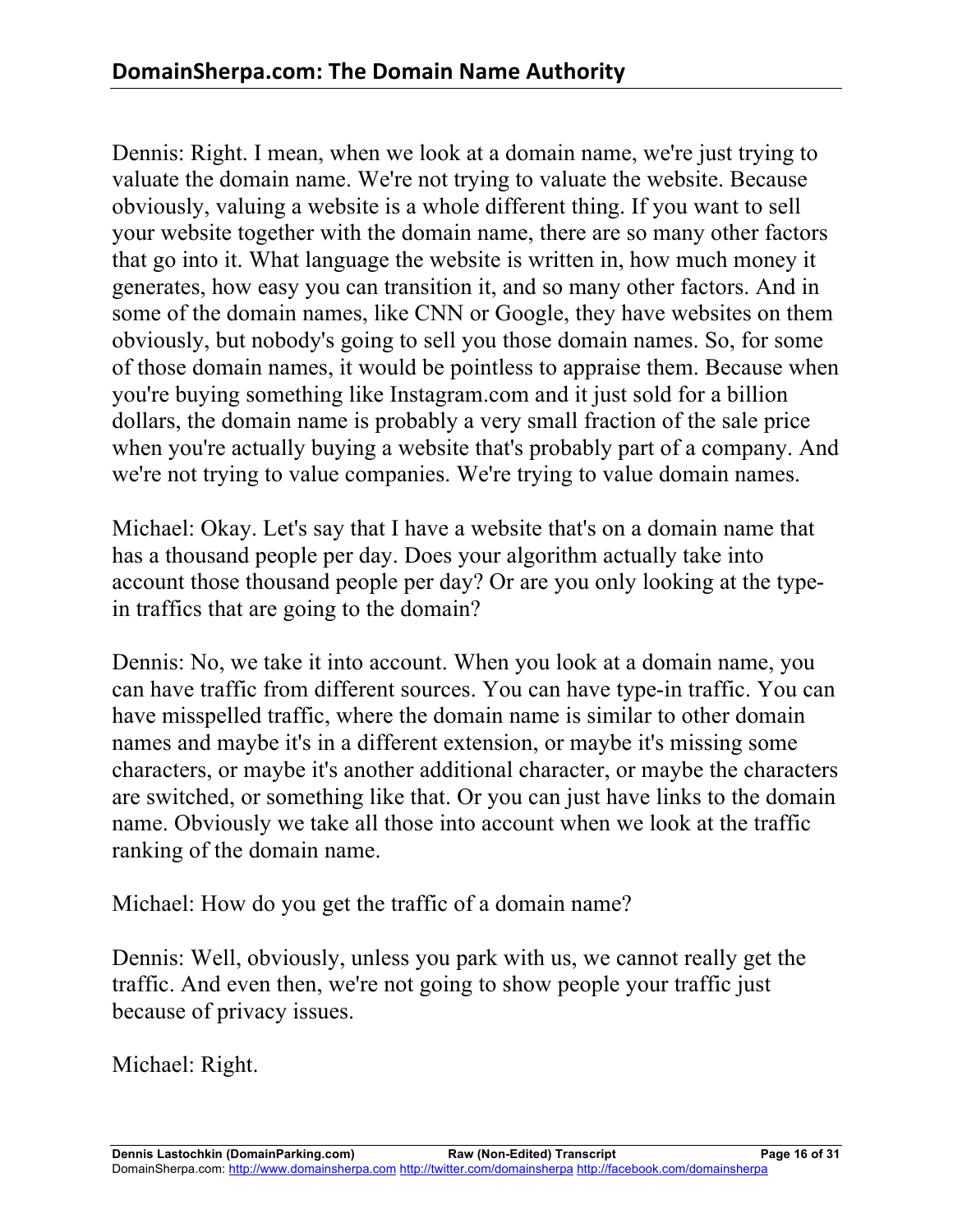## **DomainSherpa.com: The Domain Name Authority**

Dennis: And obviously, I have no idea how much, for example, DomainSherpa.com gets visits per day. But we try to do an educated guess based on different factors. Like you said, we have Alexa. We have number of links. We build models to kind of model, based on the different factors, how much traffic your website can get. And it doesn't have to be exactly on the money. It has to be a range. And that range definitely influences the price.

Michael: Okay. Are the factors at the top of this valuation, Dennis, more important than the factors at the bottom? Or is it simply laid out to make it look nice?

Dennis: No. There's no such thing. It's basically we start with the most basic things, like domain length and creation date. And then we go into a little more detail. It depends on how much you want to go into it and then you get more details. So, we lay it out that way.

Michael: I see Alexa Rank on here, so you're looking at how well does the domain name rank in terms of all the websites out there. I don't see anything on here about Google Page Rank. Do you take that into account if a domain name has a value of one (Unclear 37:35.8)?

Dennis: Google Page Rank was something Google had on their toolbar and with time, Google Page Rank became less and less reliable. Until not long ago, they just disconnected it altogether. And I wouldn't rely too much on Google Page Rank. If somebody has Google Page Rank, they probably have it from a couple years ago when they collected this data. And I wouldn't rely too heavily on Google Page Rank. There are other factors that you can. First of all, you can now calculate your own Google Page Rank. And, for example, SEOmoz has the main authority, which is very similar to Google Page Rank, but it's for domain names, so it's kind of like a domain rank. But you can kind of calculate the Google Page Rank yourself if you have the links and the information and you can build a link matrix or whatever you need. And as far as Alexa, Alexa gets their rank from their toolbar. When people visit their website and they have Alexa toolbar installed, Alexa records that and I'm sure they also take data from DNS servers around the world and figure out traffic that way. So we don't just base our traffic rank on one factor. We kind of have a lot of factors together and we try to model based on those factors.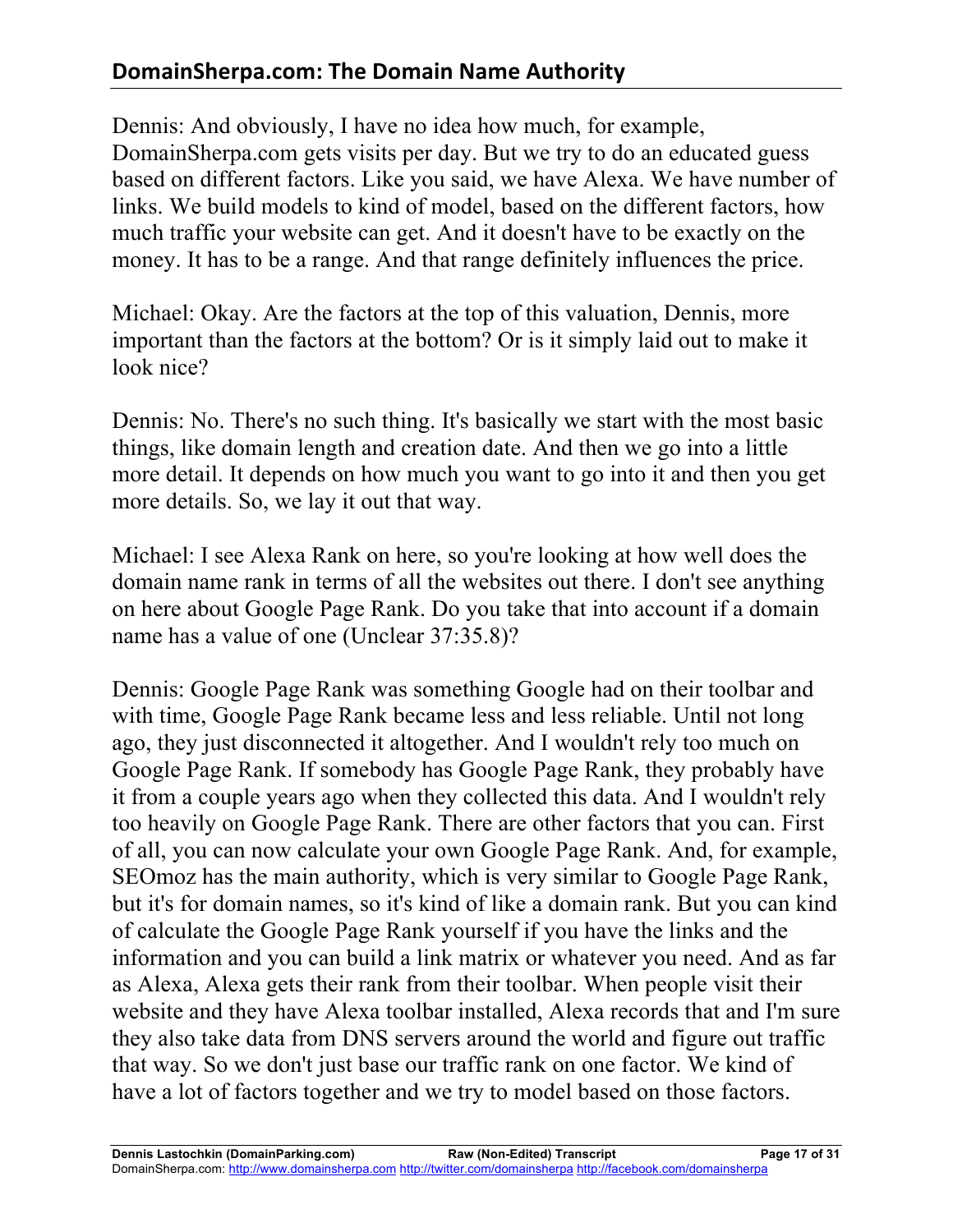Michael: Yeah. Alright. Sometimes I go onto the Google Adwords Keyword Tool and because I have it connected to my AdSense account on Google, I can see the cost per click information on an exact phrase that I'm looking up that might match a domain name. Maybe I'll see a cost per click of a dollar, for example. But then if I actually go to Google.com and do a search on that phrase, I don't see any advertisers buying ads. You're clearly using that same sort of information. I'm not sure where you're getting the information from, but you have the monthly searches exact, you have the cost per click exact for the exact phrase, for example, NY Events. First of all, do you get this information from Google?

Dennis: Well, we get this information from a search engine. I can't tell you exactly where we're getting it from. But when you asked about why you're not getting results in Google, well, sometimes people have a campaign and the money runs out or depending on geographic location. Google displays those results on many different factors; not just because you type a keyword. They look at your IP Address. They look at where you're coming from. They look at what you clicked before, I'm sure. I mean, I'm not Google, but they definitely have a lot of factors that go into displaying a certain ad to you. So even if you're not seeing something, it doesn't mean other people are not seeing it. And they have different factors, like cost per click or competition. Those are very important. And when you look at those, you try to model to what other domain names have and try to find similarities. And you mentioned the search engine popularity of your split phrase. So, one of the things that we said that was very hard to do and other services weren't doing as well is splitting a domain name. And it's very important to split it correctly, because after you split the domain name, you want to find out what's the popularity of that split and how many times people type maybe that exact phrase, how many times they search for it, or how many times people type those keywords as part of a brother search. And those factors are very important for domain valuation. Because, obviously, if somebody's typing, for example, Ontario Fishing a million times a month, probably Ontario Fishing is going to be a good domain name.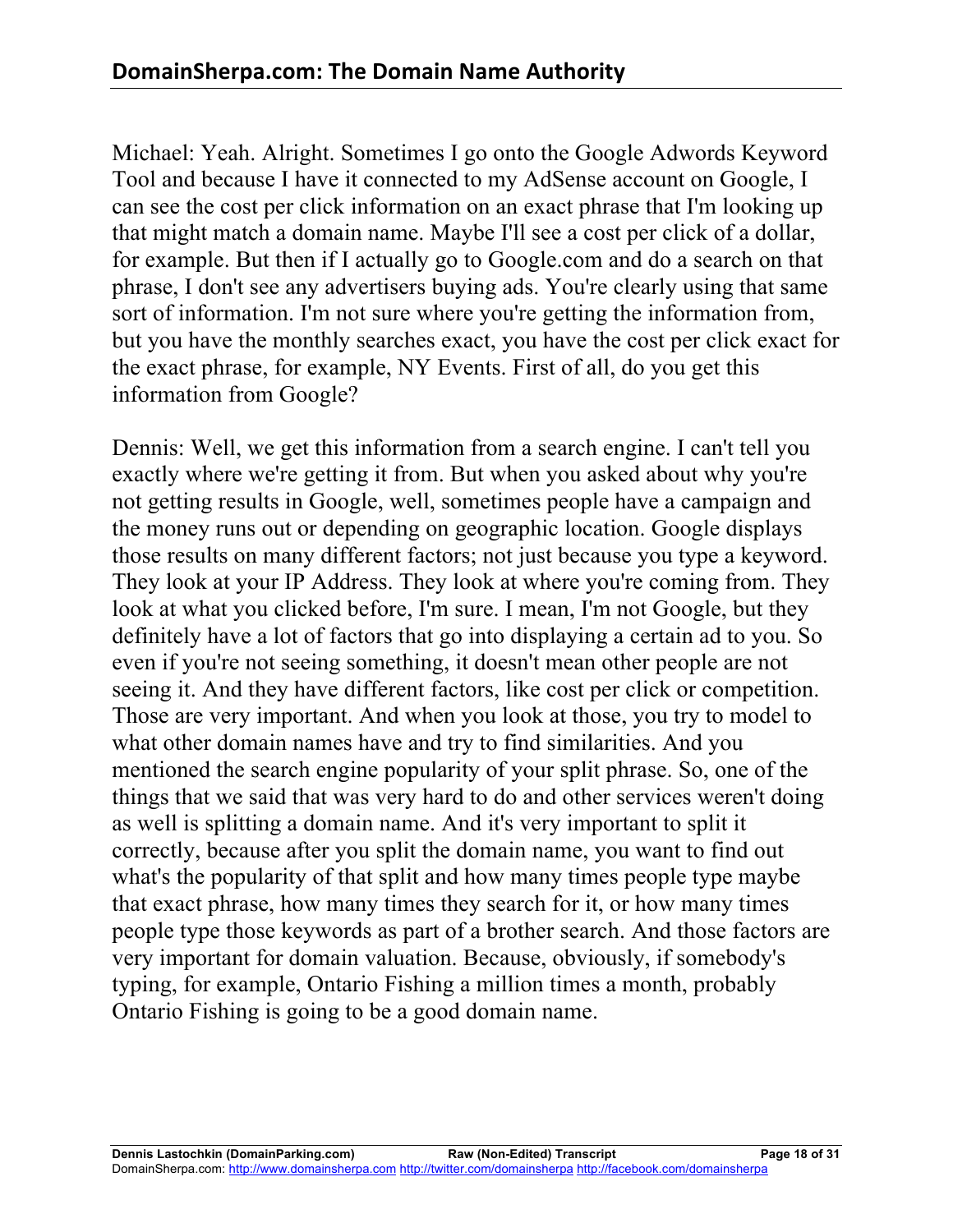Michael: Well, so it has a great search volume. Maybe monthly searches exact or global searches exact. But it wouldn't have, if nobody's buying advertising, the cost per click would be zero.

Dennis: Right. The cost per click would be zero. The competition wouldn't be as high for that phrase.

Michael: Right.

Dennis: So we also look at the countries where this search is coming from. And you have to look at the trend. We have a trend graph. And for different domain names, you see that the trend graph looks a little different. And maybe you have a certain domain name that just had a huge spike and now you're seeing it's declining so you're probably thinking, well, maybe that spike was just temporary. And so, you have to look into those factors as well. You cannot just look at an average as it is. You have to look at the trend. And that's very important.

Michael: Yeah. Definitely. If I go to Google Trends or Insights for search, I can lookup the trend for certain keyword phrases over time. You do something similar with that as well.

Dennis: Right. We look at the trends and not just Google, but other search engines as well.

Michael: Sure.

Dennis: And then basically we take that into account. And you know what? The timing of when you want to sell a domain name is also very important. Just like a timing when you want to sell your skis or buy your skis. In the beginning of a season, it might be a little more expensive than the end of the season, where it's on sale.

Michael: Exactly. Or like a house. You'll have more luck selling it in Spring, when people are thinking about moving to different areas for children's schools that are starting the Fall versus trying to sell in the dead of Winter,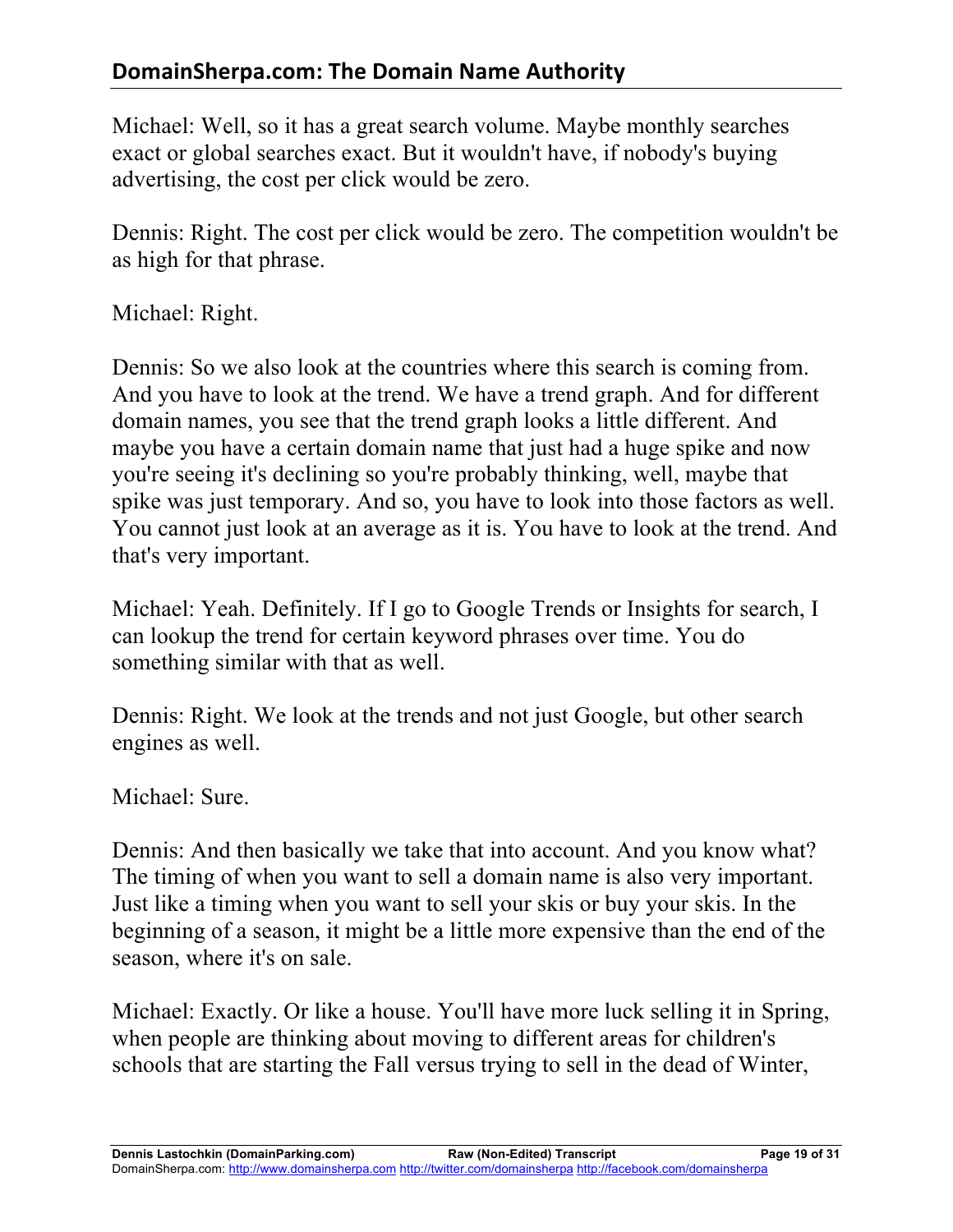when everything is dead; where it's covered with snow; where you can't see anything. So there are better times for (Unclear 43:46.9).

Dennis: Right. So, not only do we give you an appraisal, we also give you this information about trends. So if you look at an example, Ontario Fishing, you can see the graph going up and down and basically it's high during the Summer and kind of low during the Winter. And if you wanted to sell a domain name, maybe you want to sell at the beginning of a fishing season. So something like that would be very important.

Michael: Excellent. I don't actually remember seeing that graph, so I'm just going to DomainWorth.com right now and I'm going to type OntarioFishing.com. Let's hit appraise on this. And it's spinning right now; pulling the data. Okay. So I can actually see the search trend. It's actually trending down from 2004 to 2012. So you've got an enormous amount of data in here to look at it over the period of eight years. But, exactly like you're saying, it peaks every single Summer, so you're more likely to get a higher valuation for that if you sell in the Summer than in the Winter.

Dennis: Right. And then, obviously we give you an appraisal, but we cannot tell you exactly what to do. You have to look at it and realize, well, maybe I have a better chance selling it in the Summer at the beginning of the season than selling at the end of the season.

Michael: Yeah. Definitely. Okay. That makes perfect sense. So, how does somebody, who uses your system, know if the valuation is accurate? You mentioned earlier, run the valuation. See if it's wrong. See if it's right. How does somebody know if it's wrong or right? What do you think?

Dennis: Well, we have something that's called Similar Domain Names. And basically we have those domain names that we display a small amount of the parameters for those domain names as well. And you can see what kind of similar domain names we found. So if you're going to appraise CNN.com, we're not going to find any similar domain names and we're not trying to value that because something like that wasn't sold before. Something like that is probably a company. And so, we're not trying to tell you CNN.com is worth ten million, or twenty million, or five million. Because nobody knows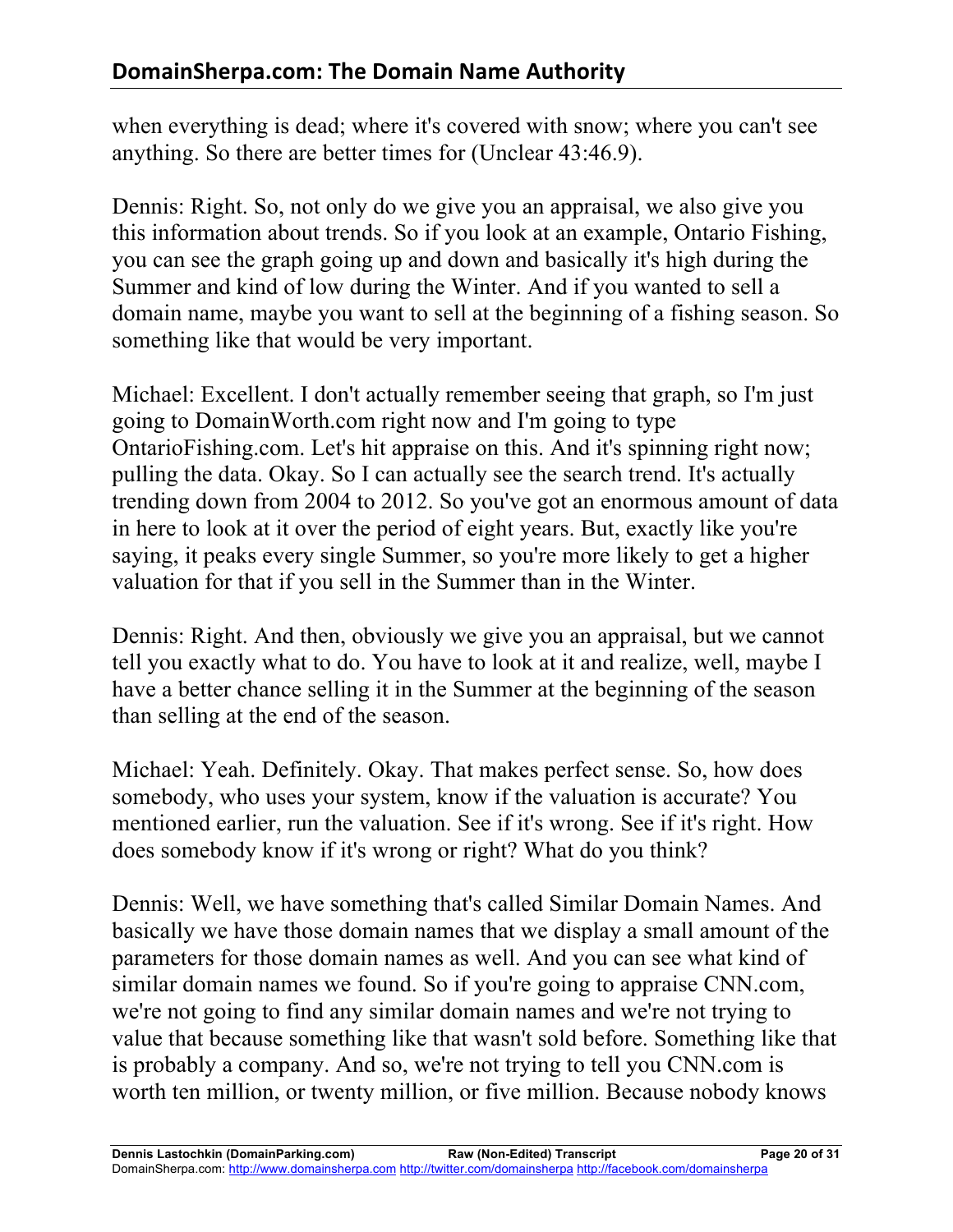and we're just trying to tell you what we know. So, if we come up with similar domain names and you think there's not enough similar domain names or we think we can't find anything like that, then we'll tell you that and you'll be able to see it. And therefore, you can check. And obviously each domain name that we display, we adjust the factors. So you have different categories for domain names, which is very important. And you can see what we've come up with and you can see what we based our appraisal on.

Michael: Okay.

Dennis: Obviously, we're improving the system. In the next couple months, we'll probably even go into more detail and display for people even more information about how we base our appraisals on. And if we get the demand for a certain type of display or something like that, we'll definitely look into it.

Michael: Excellent.

Dennis: For now we just have this table of Similar Domains, but I believe within the next couple months we're going to have even more information so people can check us.

Michael: Great. So, it seems, to me, like you've got different models in the background depending on the type of domain name. If you've got a two or three word domain name, you try and split it the best you can; you run a certain algorithm against it. If it's a three or four letter domain name, likely, it's an acronym and so, you have maybe a different algorithm against that since word splitting doesn't make any difference.

Dennis: Right. So when you look at appraising in real estate, obviously you cannot have one formula for all the real estate market in the world. Because maybe real estate market in America works differently than it works in Europe and so forth. And even when you look at domain names, just going manually and looking at four letter domain names and trying to group them, I mean, it's a pretty big headache. So we have a system that actually clusters pockets of domain names and we try to figure out a certain model for this pocket and a certain model for that pocket. And it works much better that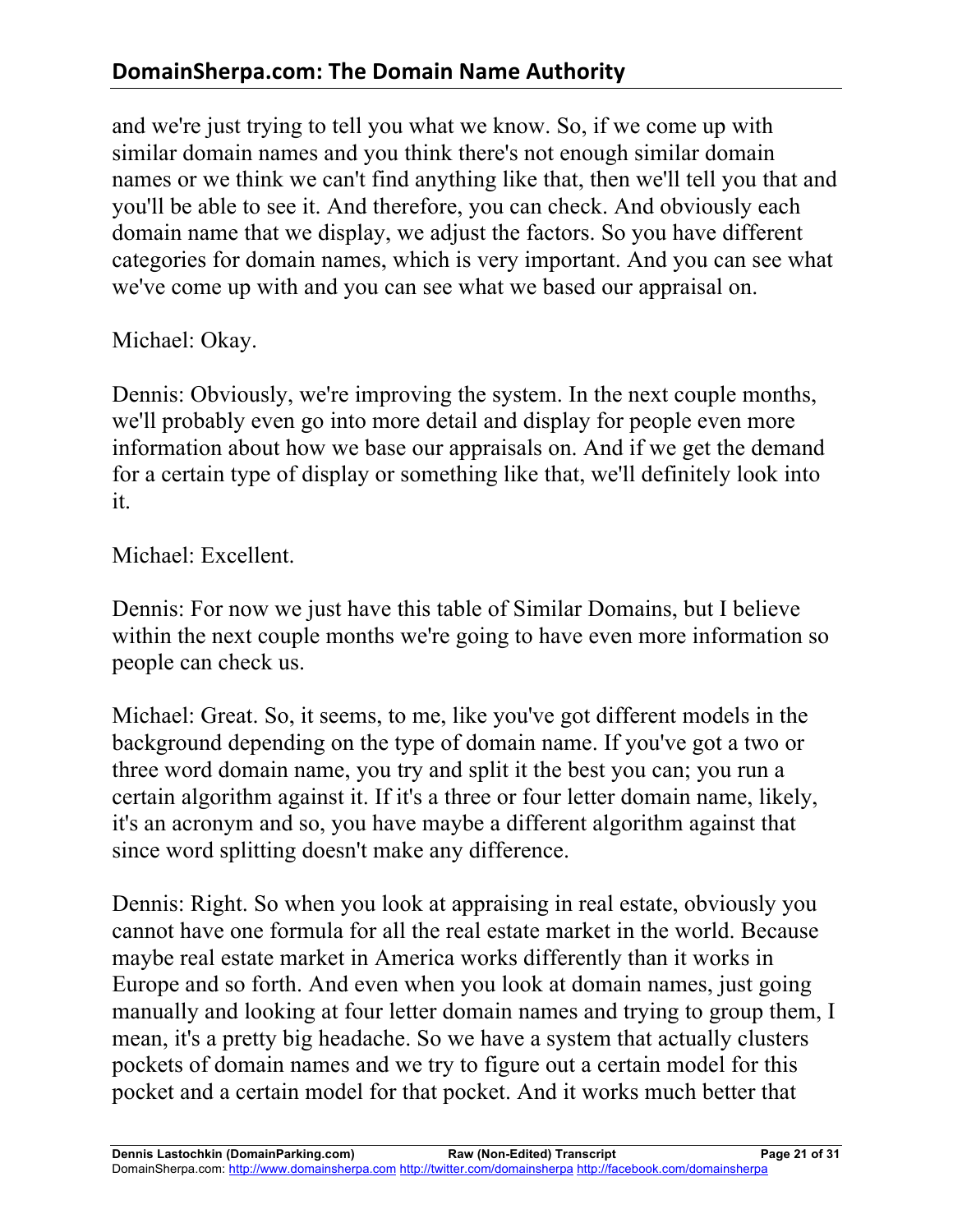way because when people think about domain names and they want to buy a domain name, they think, 'Oh, you know, I actually sold a similar domain name in the past' and they think in pockets. They think, okay, this is a certain group of domain names here - maybe two letter domain names - and maybe this is certain domain names in this category here. And they were selling for this much or this demand for domain names that start with a certain letter. Something like that. And it would be crazy to have the same function for all those domain names, so we definitely try to look at the domain name industry as pockets of similar names.

Michael: So clearly the comps - the comparable sales - are very important to the algorithm. If you have a four letter domain name and you have ten comps that are all within a certain range, you can then make a pretty good valuation based on the recent comps. Clearly if a house that's the exact same size, exact same bedroom and bathroom count, and footprint of the property that sells right next door to your house; and they're both the same age, and the same quality finishes, you've got an exact comp if that one's sold unless there's some mitigating circumstance like your septic feel has failed or what have you. And so, comps are important. How do you make sure that your system has the most comps and the most accurate and up to date comps?

Dennis: Well, a lot of systems have a really hard time collecting data. And that's one of the big problems that people face. How do we get all this data? And that was one of the things that, when we started working on it, we thought how do we make sure we have all those data up to date. And when you go and do an appraisal and it's in your name, you see all those icons are spinning and basically we just get fresh up to date data and not something that somebody sold you five years ago and it's completely different now. We're actually going and getting the up to date data that's right now on the Internet.

Michael: So where do you get that? Do you go to certain sites that provide the most recent sales and then you pull them out?

Dennis: Some of the data we get ourselves. For example, one of the parameters that we thought about would be useful was around comp domain names. So, for example, again I'll go to the example of Ontario Fishing. If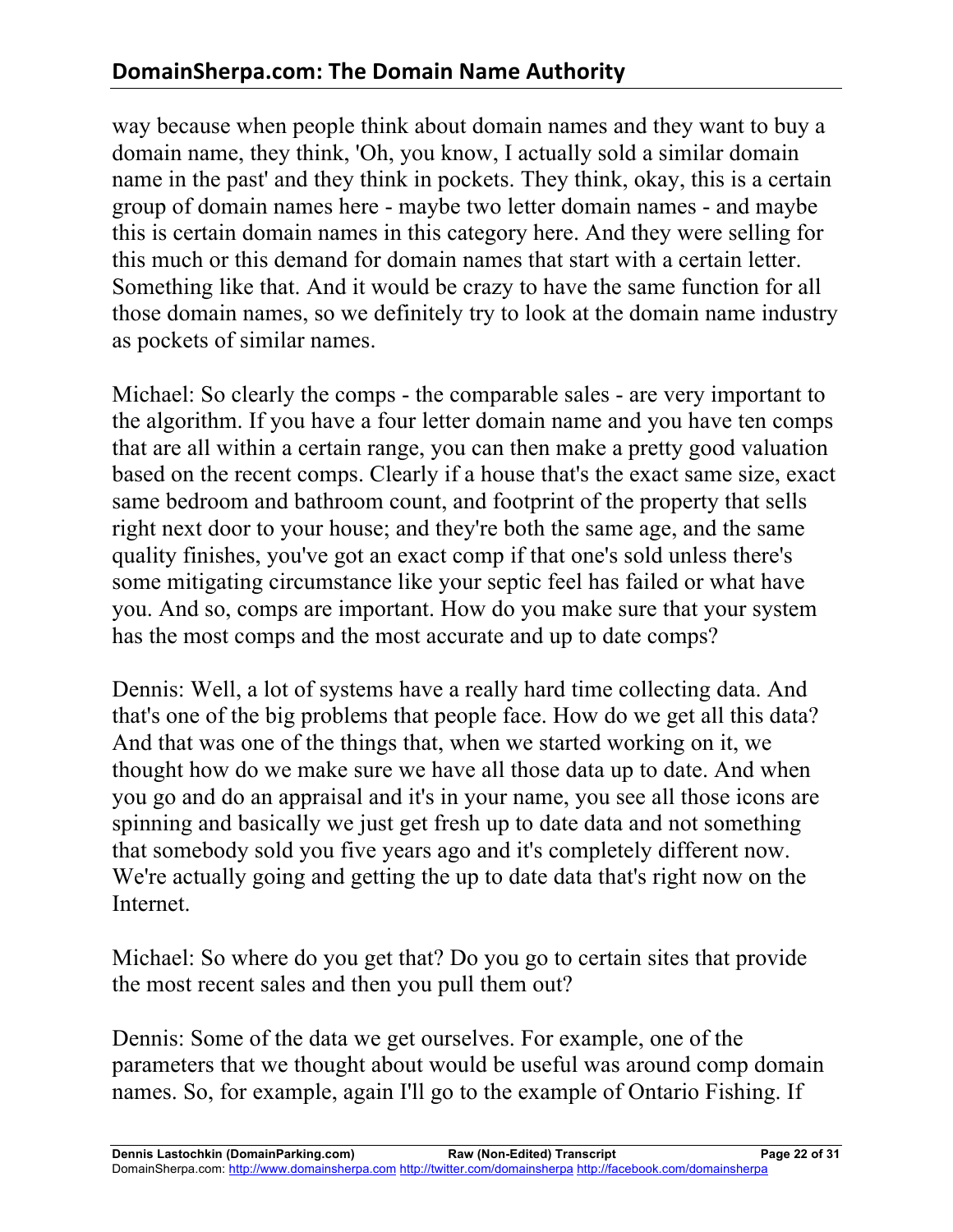you have a domain name - OntarioFishing.com -, you want to see how many domain names are registered around Ontario Fishing. We'll pretend our word is Ontario Fishing. And obviously you would use it with similar names and we found that the more domain names that contain the keywords Ontario Fishing. If you have a domain name that contains more of the split keywords, it will value more. Basically people are trying to register OntarioFishing.com and it's taken, so they register OntarioFishingOnline.com.

Michael: Or MyOntarioFishing, or AOntarioFishing, or TheOntarioFishing.

Dennis: TheOntarioFishing and all that stuff. And obviously they all want OntarioFishing, but they can't because it's taken. So when you sell that domain name, you have all those other people that are interested in this name. And it will be a great tool for people looking to sell a domain name and they can sell to all those other guys that have pretty much registered around you.

Michael: Potentially, it shows there's a lot more interest around those keywords.

Dennis: Yeah

Michael: Okay.

Dennis: So that's something, for example, we collect ourselves. Some of the other parameters, we obviously go out to the Internet and maybe call the Internet, or look in search engines and so forth.

Michael: Yeah. Okay. So, for me, if I'm running my own search. I want to buy OntarioFishing.com. I'm running a search. I look at your output. The domain details is information that should be indisputable. You're splitting up the name; either it's correct or not. The creation date, you look it up. The traffic ranking. The search engines. That's just data you're pulling. If I go there, I'm going to see the same data most likely unless there's some error that I'm doing or the system is doing. But the real thing for me to determine if it's accurate is to look at the similar domain names. If I know of other domain names that have sold around it that aren't necessarily public information or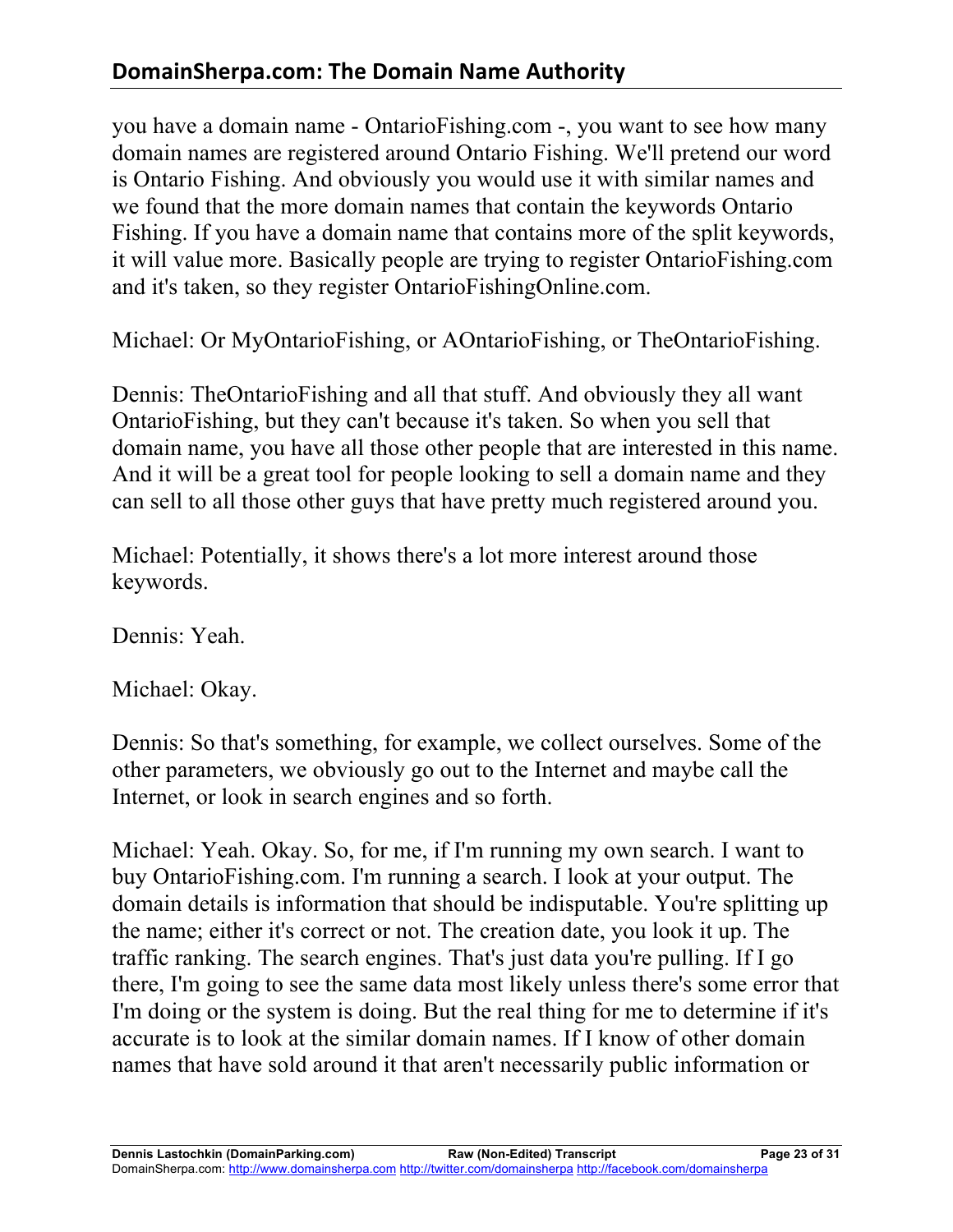that I just don't agree are the right sales to be look at, that's where I might say, 'Okay, it's undervalued or it's overvalued'.

Dennis: Right. And you have to consider those domain, as we show, are not what we use exactly for the appraisal. Because obviously there's a category there and obviously we adjust those domain names based on those categories. And obviously you see there's a country there, where the traffic is coming from for those domain names and we adjust based on that. You see what's the gross domestic product from that country. We adjust based on that. And another thing to look at is influencing domain names. So, for example, for OntarioFishing.com, it's a parked page and I actually own the domain name. Well, I figured, I might as well use what I own. No other people are going to come and complain about my examples.

Michael: No, I appreciate real examples.

Dennis: But it's a generic domain name and there's a domain name, OntarioFishing.net, that's up and running. So, obviously OntarioFishing.com is going to get some of the traffic from OntarioFishing.net. It's the same domain name; different extension. I haven't actually seen any appraisal service that does that. That looks at misspells. If your domain is a misspell, we get that. We catch that. If your domain name is getting traffic from other domain names that may be different extensions, or maybe they are spelled different, or have one letter longer or one letter shorter, we take that into consideration for the traffic, and we take into consideration for the appraisal.

Michael: Makes sense.

Dennis: So on OntarioFishing, you see we have OntarioFishing.net and OntarioFishing.org. And we take that into consideration.

Michael: Definitely. Okay. What about all the new TLDs, Dennis? I just had Stuart Lawley on the show, who is the CEO of ICM Registry. They've got .XXX. If I type in DomainName.xxx, will your system appraise it for me?

Dennis: It probably will not now. Just because, I'm not going to lie to you, there's just not a lot of information to appraise a DomainName.xxx. I mean,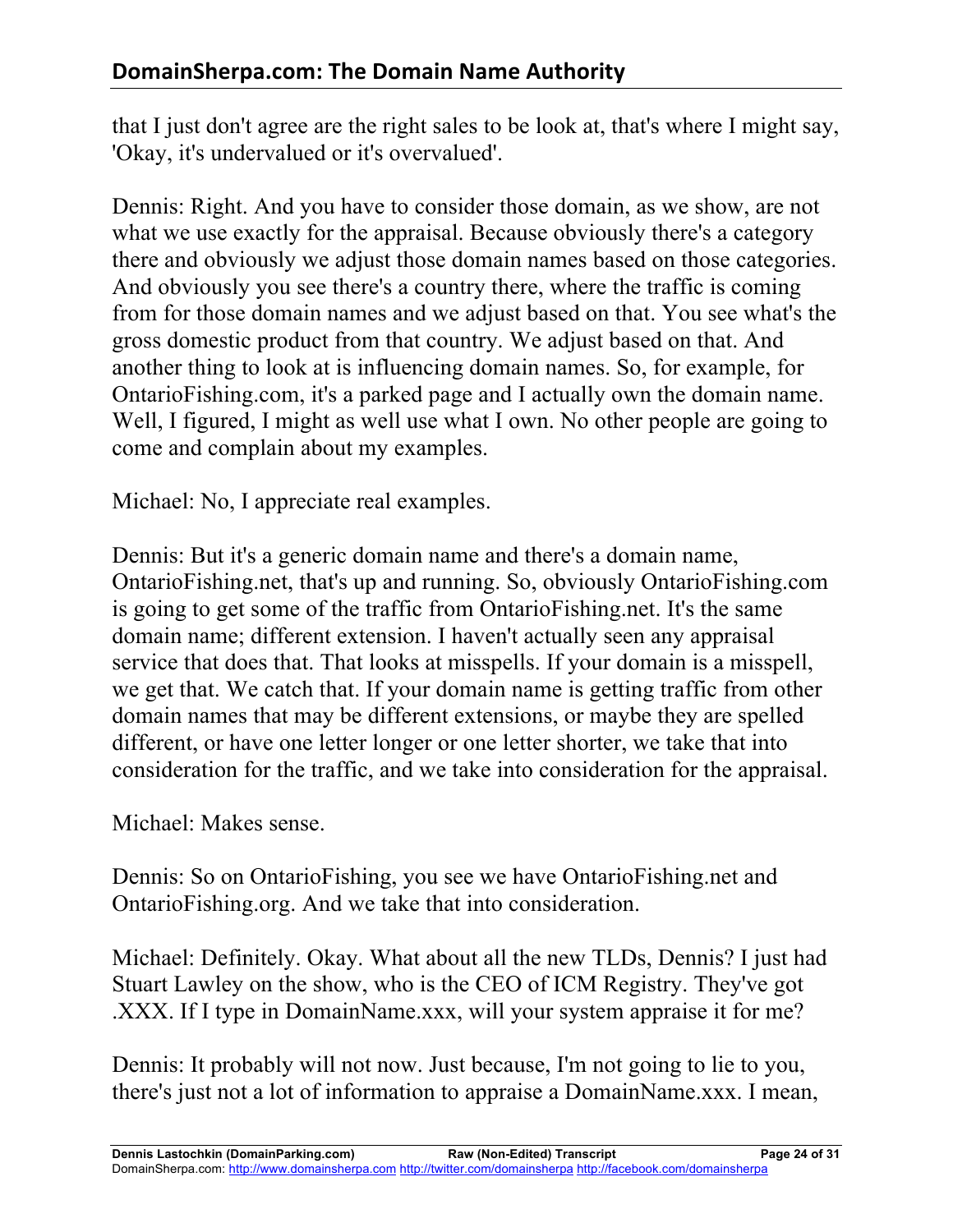from what I understand, those guys opened up this year and they had an auction for all the premium domain names. And I don't think there's even after market for .XXX domain names. So, I mean, I can tell you that, yeah, I can appraise those domain names, but I guess we just don't have enough data.

Michael: So, we don't come back with an appraisal, it'll split the words, it'll look up the Alexa Rank, it'll look at the search engine volume and cost, but when it comes to the comps, if there's no comps out there, then the appraisal is not as accurate.

Dennis: Right. And we can extrapolate. And actually we do in some of the other, less popular, extensions. We can pretty much think about what it would be if it was Worth.com and we can look at different extensions, but at the end of the day, if there's no after market in .XXX domain names, I mean, I would hate to lie to you and tell you, okay, it's worth that much where I cannot base it on anything. I can tell you a formula that is my personal opinion, but then it wouldn't be objective.

Michael: Right. Definitely. And that's what I appreciate most about DomainWorth.com. Is the objectivity of it. You're removing a lot of the subjectivity. When I talk to people about the most important things, they say, 'Oh, this and that unless it's this or that' and here you've got a formula; you're running through a lot of different areas. It's a black box still, but you talk about all the importance of it, and you show the trends, and you show the values, and people know where you're getting the data from. What was the biggest challenge to build out the system, Dennis? Or what was the biggest lesson learned during the buildout?

Dennis: What was the biggest challenge? Well, obviously, when we started in August, the biggest challenge is getting the data. How do we get all those data? And it's a huge challenge even for a lot of domainers - just getting all those data. It's something that we worked really hard on and it's something that's not easily done unless you have background in it and built services to get a lot of those data. And another challenge was, obviously, coming up with the solution of how you're going to go about it. We talked to a lot of different people and every one of them has a little different sauce of how they would valuate their domain names. Like you said, all of them have different formula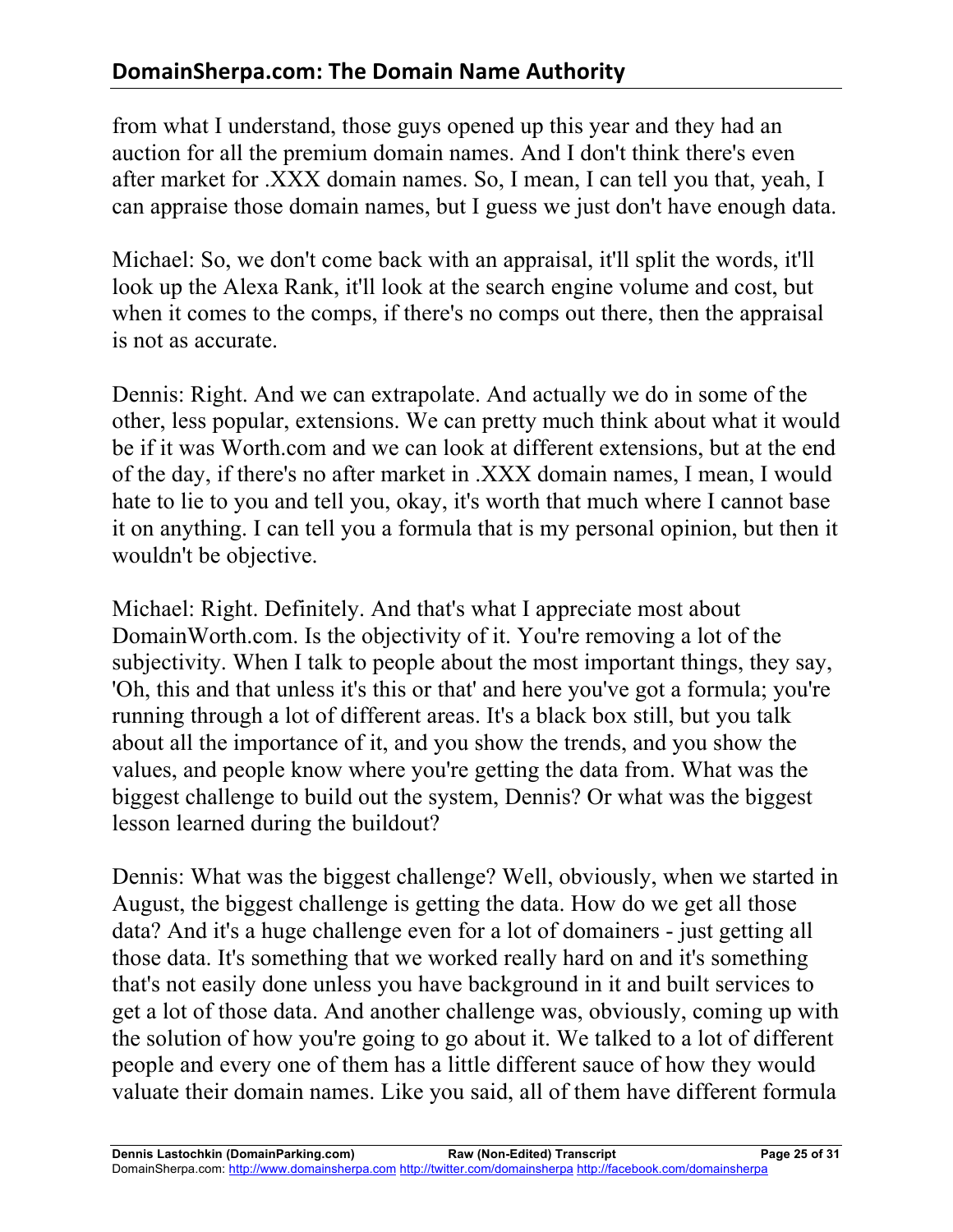## **DomainSherpa.com: The Domain Name Authority**

of how they value the domain name. And we had to kind of go into people's head and try to figure out. When you're doing an appraisal for all the domain names, you have to kind of consider everybody and how they're thinking about their domain names. So that was a big challenge; trying to figure out ways that we can take on something that's already an existing technique that's already used and apply it to a wide market of all the domain names.

Michael: Yeah. Definitely. So what are your biggest challenges going forward with continuing to evolved DomainWorth.com and make it more accurate over time?

Dennis: Well, we're still a small company, for example, compared to Sedo. So one of the challenges for the next (Unclear 59:53.4) of the future is marketing. And hopefully this interview will help, so people now realize that we exist and check us out, see if they like us or not, and give us comments. We would like to get some feedback.

Michael: How do you want people to give you that feedback?

Dennis: We're going to have a feedback form on the website and people will be able to send us their feedback.

Michael: Great. So getting the word out. Doing the marketing. Getting people to use the system. Enjoy it. Get use out of it. Provide you feedback. You're really moving into the next phase now where you've spent a lot of time in development, now it's time to actually get out there and put it through it's paces.

Dennis: Right. Hopefully we maybe get some partners or hopefully we can do whatever we need to make sure people know we're out there and people can use us. And another challenge is continuing to evolve the system. Obviously we're not finished here. We're going to have another version coming up in a couple weeks, which is going to be even better. We're constantly testing different methods and looking for improvements. And that's a challenge. Keeping it evolving and making sure we make the appraisals more and more accurate.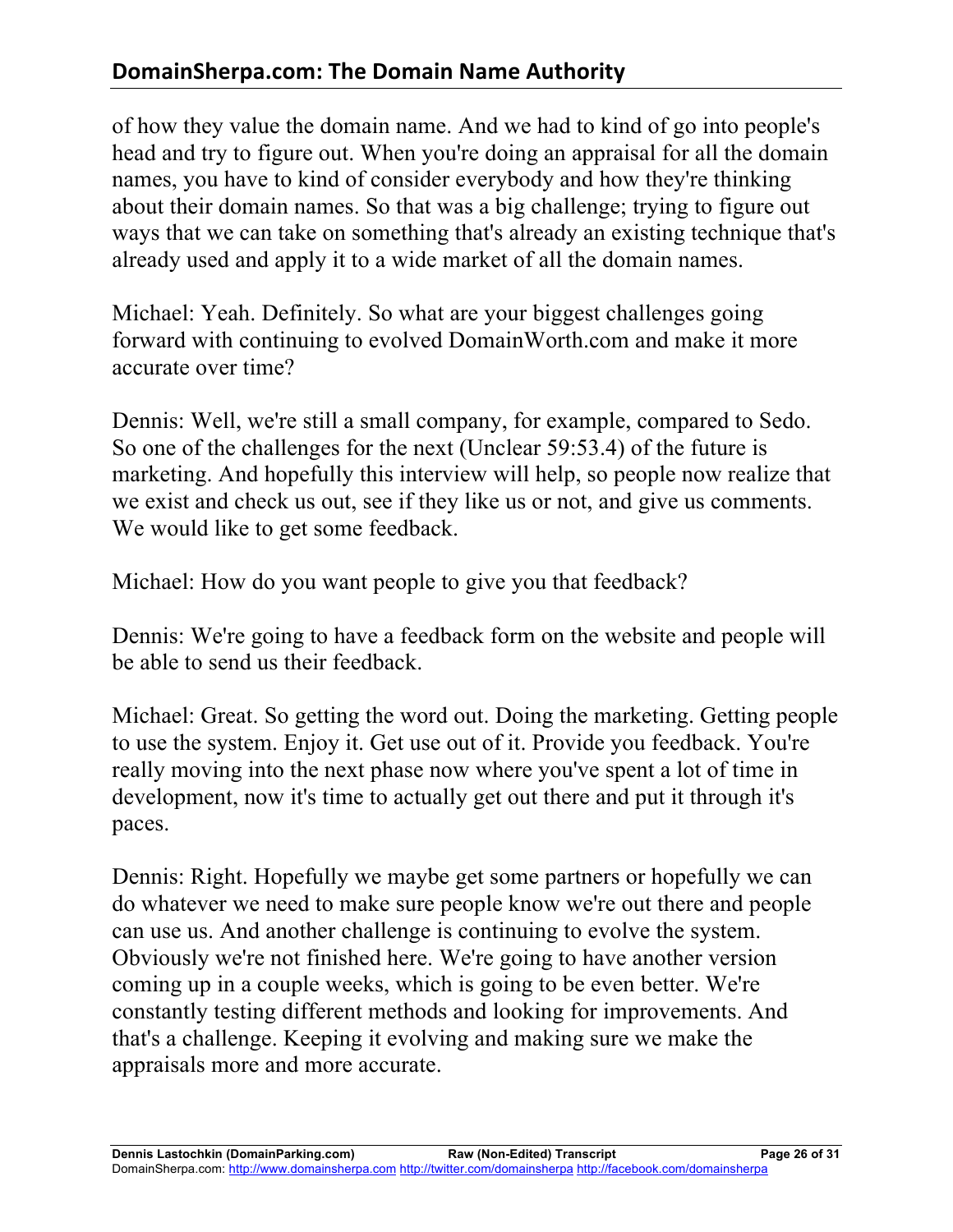Michael: Yeah. What's changing in a couple of weeks? What's the new secret sauce in there? What's the area that you're improving?

Dennis: You just have to see.

Michael: Alright, Dennis. So we talked before the show. DomainWorth.com. I use it all the time right now. I love the functionality. I can paste in like ten domains I'm looking at and it'll run through and it'll give me a summary of the valuations range. And it's all free right now or I'm signed in so maybe that's why I have access to do that. But it's not going to be free forever, right?

Dennis: Right. Like I said before, we worked on the domain parking platform. So we actually built DomainParking.com. And if you're going to park with us, you're going to get all those appraisals for free. And I would probably love to talk a little bit about the domain parking as well. And we're going to come up with the model. For people that just want to appraise one domain name, that will be free. They'll be able to appraise their domain name or something like that. And if they want to appraise more than one domain name and they don't want to park with us, then we're going to come up with a model that they can pay and they will get our service.

Michael: Yeah. Okay. So anybody that's watching this show. You want to do some valuations. Get over there now. Run through the paces. Provide Dennis with some input. If you don't think that something's right on a particular name, or on a particular group of names, let him know about it because that's how he's going to improve this in the future and I'm sure it'll be appreciative of constructive feedback that you may have. So let's talk a little bit about Domain Parking, Dennis. So, you describe earlier that you've worked on Domain Parking. You're the Chief Architect. Chief Technology Office of it. You understand how that works. And I've talked a lot about domain parking. I'm probably going to have to have you on another show just to talk about DomainParking.com. But at a high level, we talked about what you do differently on DomainWorth.com from other valuation tools. What do you do differently on DomainParking.com that other parking companies don't take advantage of or don't do?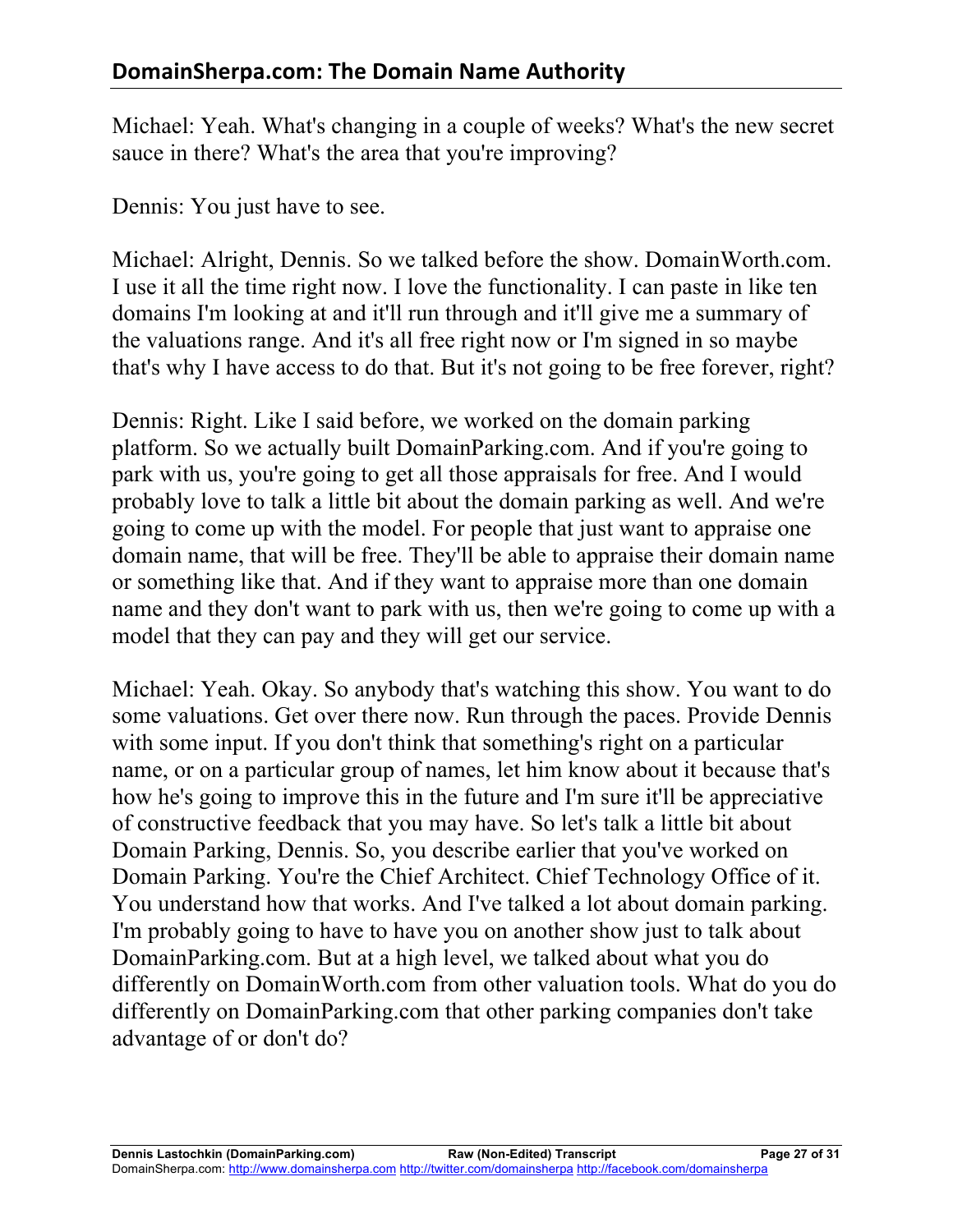Dennis: Well, one thing we have that other parking companies - and we were actually the first ones to start with it - was displaying relevant media to the user that comes to our parking pages. And what I mean by media is, I'm talking about pictures. So when the person comes to a domain parking page and he just sees results or related phrases that he can click on, that's nice, but after a while, all the parking pages look the same and people recognize that immediately. They see the (Unclear 1:04:08.1). They see those results and it kind of looks boring, so it lowers the RPM for that parking page. What we have different is, like I said earlier, we built content management system for pictures. And we built a search on top of that. So, when you park with us, you can type keywords that you think your domain name is describing and obviously a lot of the work we do ourselves. Sometimes you don't even have to do anything. We'll just figure out the keywords ourselves. And it gets relevant images to your domain name. And it's not just a template. We actually have a huge database of images. And for OntarioFishing, we're going to have exactly the right images for fishing. Or, for example, if it's certain show or certain city, it's not just going to be a generic picture of the world or something like that. We're actually going to have pictures related to that city, or related maybe to that show, or that game, or whatever it is. And that converts a lot better.

Michael: Yeah. I just typed in OntarioFishing.com, which is the domain name that you own that we're talking about as an example throughout this, which I think is useful. And as soon as I brought it up, it shows a picture of somebody fishing outdoors. Probably up North, because it looks like he's wearing a lot of clothes. And it's colorful and it catches my eye. It looks like a parked page, where there are related searches, but there aren't ads displaying right now. There's Walleye Fishing; Manitoba Fishing; Weekend Getaways in Ontario.

Dennis: Right. And when you're talking about domain parking, the different monetization systems that you can put. You can put either a one click system, two click system, or a zero click system. And right now that's a domain name that's basically and I'm testing it. And you can have different systems working on it. Right now what you're seeing is a two click system. So basically you would have to click on the related keyword and then you get results.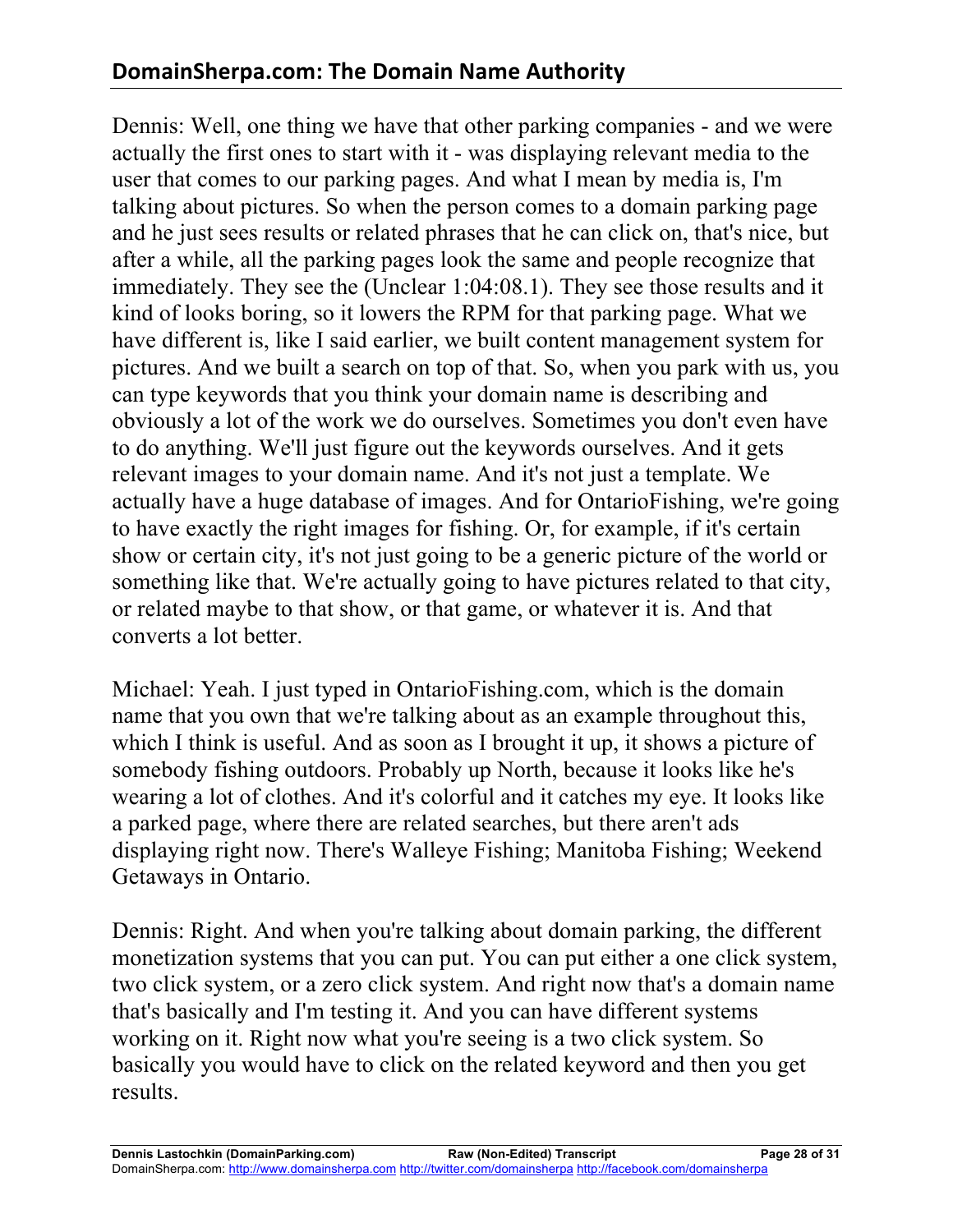Michael: That's interesting. And then the lower level page has another picture on the bottom. So you're trying to draw people's eyes down to a different area as well.

Dennis: Right. I can give you definitely other examples of pages that do have different systems on them. And obviously different domain names are going to have different pictures and different optimizations that fit them better. If you have a very broad domain name, you might not want to display result immediately because people are looking for different things on those domain names. But if you have a very specific domain name, people will definitely be probably better off with seeing advertisement immediately.

Michael: Right.

Dennis: I can give you this domain name. For example, you can look at MusicTeachers.net and you can see their results immediately when you go there.

Michael: MusicTeachers.net. And it actually pulls in results based, it looks, on my IP Address. So you know my general area, so it's pulling in K12 After School Programs at K12.com/Washington. So you know I'm in Washington and you're not serving up ads that are in a different geographic area.

Dennis: Right. And you see, on top, we have a link that says, 'This domain name could be for sale'. And we have another system for you that will manage your domain sales. So when you go there, you can make an offer for this domain name and when you park with us, we have a whole system that will manage your offers. You will be able to see where the offers are coming from, if this person made a previous offer, and basically we have a whole sales platform for you together with the domain appraisals.

Michael: Yeah. Nice. And so, somebody can click through on that. It takes them to a landing page of, it looks like, your domain names for sale that you manage through DomainPool.com, which is another site that Traffic Media owns. And then people can look up the appraisal, which then ties directly to DomainWorth, and make an offer or you may have a price set already.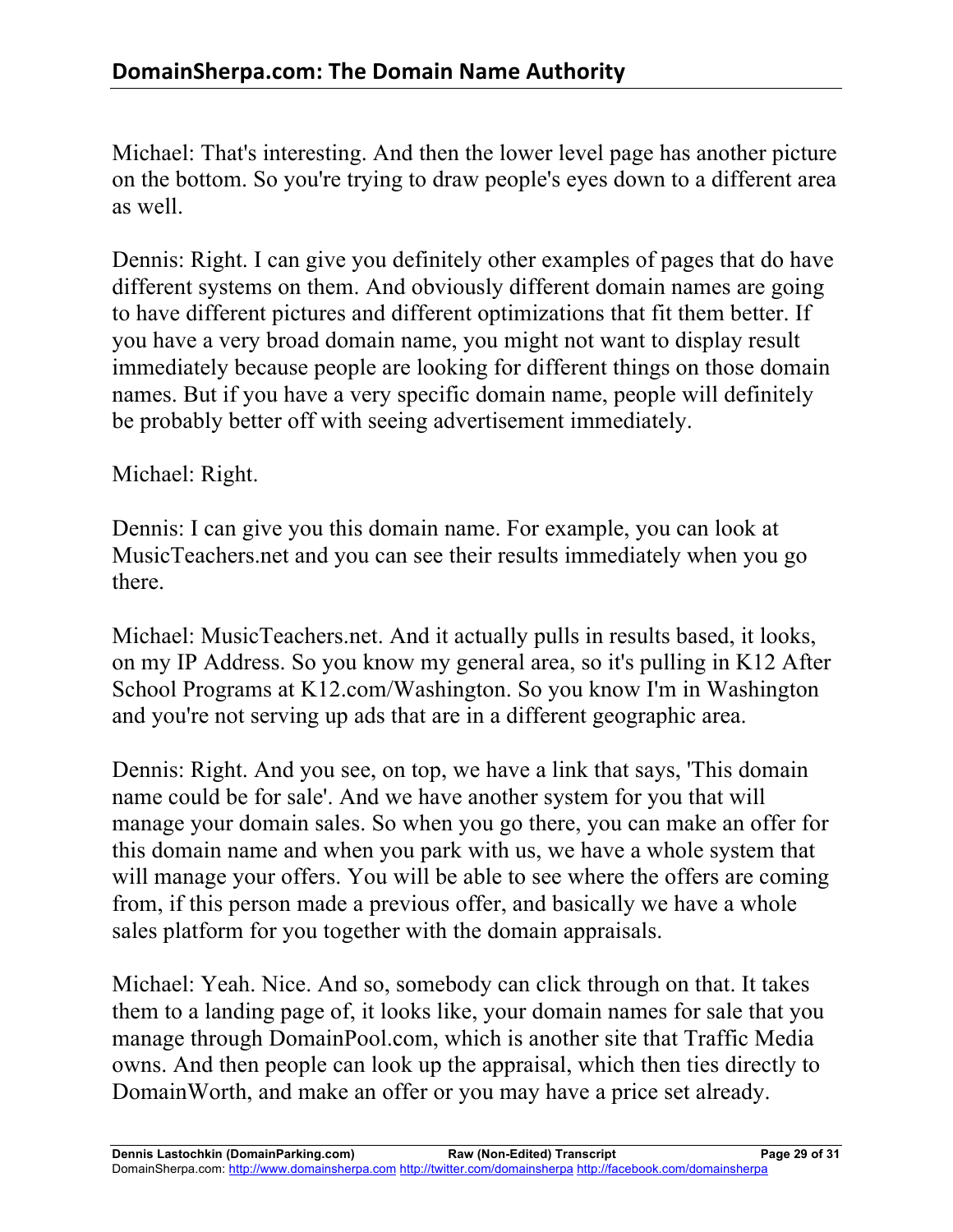Dennis: Exactly.

Michael: Sleek system.

Dennis: Yeah. We're trying to kind of come around and have all the services integrated into one system so people don't have to go to different places to get their information.

Michael: Yeah. Excellent. Alright, Dennis, the final question is this. People want to know when you're pushing out new updates. They want to know what's changed. Just like there's a whole slew of people out there - hundred of thousand of people; maybe even millions of people - that follow Google and wait with baited breath when they hear that a new release of Panda is being pushed out to certain services, or this or that. I want to know when you're updating your algorithm. I want to know, in general terms, what's being updated. How can I find out when you're doing that?

Dennis: Well, for DomainWorth.com, with every new release, we'll definitely put a little newsfeed. And same thing goes with DomainParking. And I'm sure whenever we're going to release something, I'll shoot you an e-mail and you'll squint it over.

Michael: Good. And then I'll retweet it. Do you have a Twitter account, Dennis, that you use to update stuff that's going on and if people want to follow you?

Dennis: Me, personally, no, I don't have a Twitter account. I don't think DomainParking.com has a Twitter account, but this is something we'll definitely look into. We definitely have, I think, a Facebook account.

Michael: Alright. Great. So we'll link whichever one you have underneath the interview so that if people want to stay up to date, they can stay up to date with you. If you have a newsletter, we'll get that out as well.

Dennis: I'll shoot you that handle.